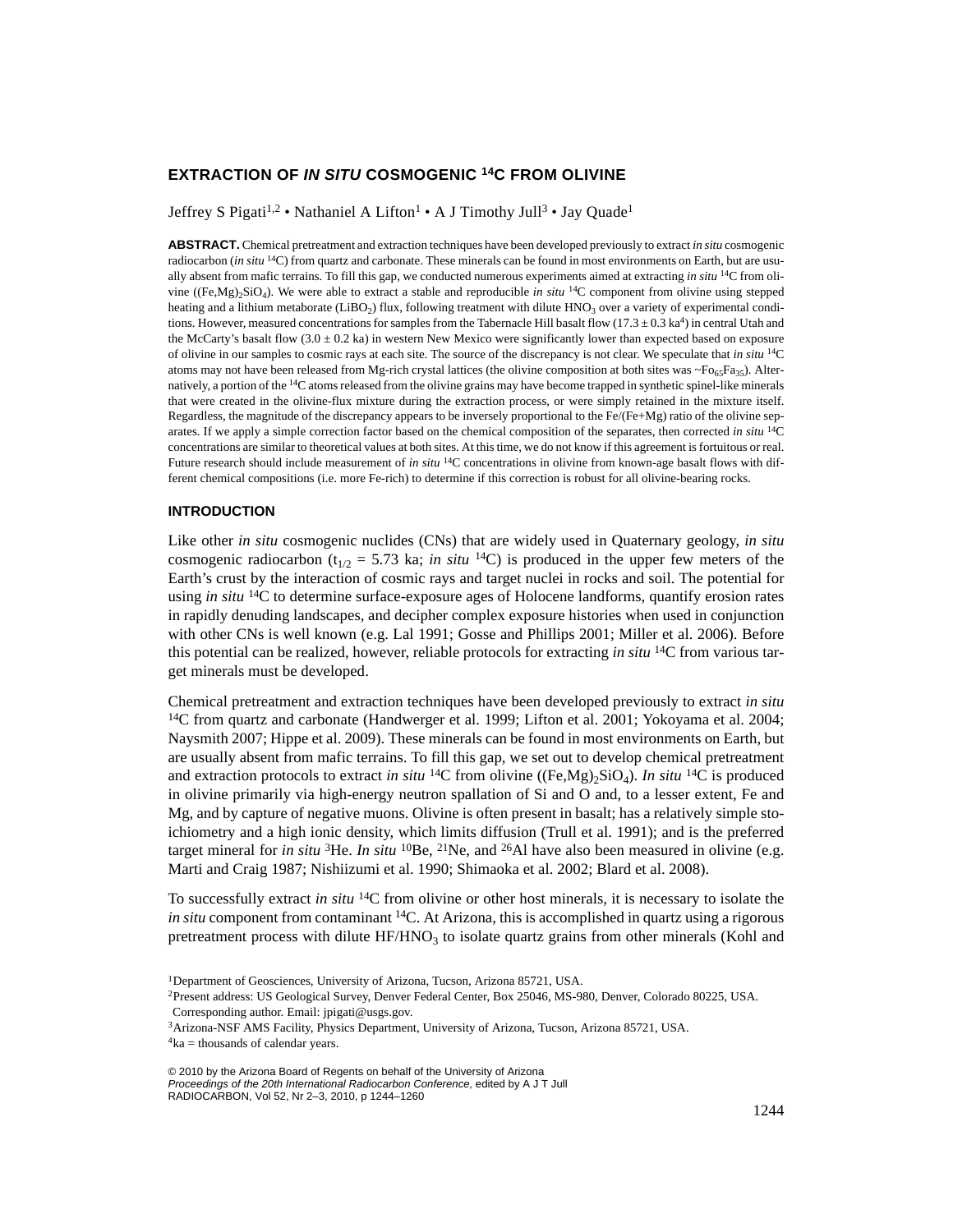Nishiizumi 1992), and stepped heating in the presence of a fluxing agent to separate contaminant 14C (released at or below 500 C) from the *in situ* component (released between 500 and 1100 C) (Lifton et al. 2001). Unfortunately, olivine is not as resistant as quartz to weathering or chemical treatment, which significantly complicates removal of contaminant <sup>14</sup>C without affecting the *in situ* component.

In this study, we experimented with different combinations of inorganic acids, varying acid strengths, and treatment duration, in concert with stepped heating, to find a pretreatment that would eliminate contaminant 14C while retaining the *in situ* component. We used 4 criteria to determine the success or failure of a given experiment: (1) identification of contaminant  ${}^{14}C$ ; (2) separation of contaminant <sup>14</sup>C and *in situ* <sup>14</sup>C; (3) maximization of the *in situ* <sup>14</sup>C yield, assuming that the first 2 criteria were met; and (4) complete recovery of *in situ* 14C from samples (i.e. negligible yield of *in situ*  $14$ C during the last heating step). We then applied our pretreatment and extraction protocols from the "successful" experiments to olivine from 2 calibration sites, the Tabernacle Hill basalt flow in central Utah and the McCarty's basalt flow in western New Mexico. Agreement between measured *in situ* 14C concentrations and theoretical concentrations for our samples based on exposure of olivine to cosmic rays at each site would allow the use of *in situ* 14C for cosmogenic research in terrain with olivine-bearing rocks.

# **CALIBRATION SITES**

We selected calibration sites for this study based on the following criteria: (1) volcanic flows that contain at least  $5-10\%$  olivine; (2) olivine grains were not visibly altered (e.g. to iddingsite); (3) the ages of the flows are well constrained by independent dating techniques; (4) primary flow features were present and well preserved; and (5) flow surfaces appeared to have been continuously exposed to cosmic rays since the time of eruption (i.e. no evidence of episodic burial or shielding). We identified 2 sites for this study that met each of these criteria: the Tabernacle Hill basalt flow in the Black Rock Desert of south-central Utah and the McCarty's basalt flow in the Zuni-Bandera Volcanic Field in western New Mexico (Table 1, Figure 1).

#### Table 1 Summary of information for sampling sites.

|                                                             | Shielded sample   |              |                                                                                 |                |                             |                 |
|-------------------------------------------------------------|-------------------|--------------|---------------------------------------------------------------------------------|----------------|-----------------------------|-----------------|
|                                                             |                   |              | Tabernacle Hill                                                                 |                | McCarty's flow Miocene flow |                 |
| Sample ID                                                   | TH-1              | TH-12        | TH-13                                                                           | TH-15          | $McC-1b$                    | $AZ02-2$        |
| <b>Site information</b>                                     |                   |              |                                                                                 |                |                             |                 |
| Latitude $(^{\circ}N)$                                      | 38.93             | 38.93        | 38.93                                                                           | 38.92          | 34.84                       | 34.83           |
| Longitude $(^{\circ}W)$                                     | 112.52            | 112.52       | 112.53                                                                          | 112.50         | 107.92                      | 111.61          |
| Elevation (m)                                               | 1454              | 1464         | 1461                                                                            | 1479           | 2185                        | 1979            |
| Independent age $(^{14}C$ ka) $14.4 \pm 0.1$ $14.4 \pm 0.1$ |                   |              | $14.4 \pm 0.1$                                                                  | $14.4 \pm 0.1$ | $3.0 \pm 0.1$               |                 |
| Reference <sup>a</sup>                                      |                   |              |                                                                                 |                | 2                           | 3               |
| Calibrated age $(ka)^b$                                     | $17.3 + 0.4$      | $17.3 + 0.4$ | $17.3 + 0.4$                                                                    | $17.3 + 0.4$   | $3.2 + 0.2$                 | $17 - 21$ Ma    |
| <b>Sample information</b>                                   |                   |              |                                                                                 |                |                             |                 |
| Density $(g \text{ cm}^{-3})^c$                             | $2.15 \pm 0.20$ — |              |                                                                                 |                | $2.30 \pm 0.20$             |                 |
| Thickness (cm)                                              | $2 + 1$           | $3 \pm 1$    | $3 + 1$                                                                         | $4 + 1$        | $5 + 1$                     |                 |
| Correction factors <sup>d</sup>                             |                   |              |                                                                                 |                |                             |                 |
| Sample thickness                                            |                   |              | $1.01 \pm 0.01$ $1.02 \pm 0.01$ $1.02 \pm 0.01$ $1.03 \pm 0.01$ $1.04 \pm 0.01$ |                |                             |                 |
| Topographic shielding                                       |                   |              | $1.00 \pm 0.05$ $1.00 \pm 0.05$ $1.00 \pm 0.05$ $1.00 \pm 0.05$ $1.00 \pm 0.05$ |                |                             |                 |
| Chemical composition <sup>e</sup>                           |                   |              | $1.15 \pm 0.03$ $1.16 \pm 0.05$ $1.14 \pm 0.03$ $1.21 \pm 0.08$                 |                |                             | $1.17 \pm 0.05$ |

<sup>a</sup>Reference:  $1 =$  Oviatt and Nash (1989);  $2 =$  Laughlin et al. (1994);  $3 =$  Kamilli and Richard (1998).

bCalibrated ages calculated using IntCal04.14C data set (CALIB 5.1.0.Beta, Stuiver and Reimer 1993; Reimer et al. 2004). cDensity of samples TH-12, -13, and -15 are assumed to be the same as TH-1.

dCorrections made using protocols of Lifton et al. (2001).

eNormalized to a pure SiO<sub>2</sub> composition using fast neutron flux spectrum of Gordon et al. (2004), following Lifton et al. (2001). Chemical composition of TH-1 is assumed to be identical to TH-15.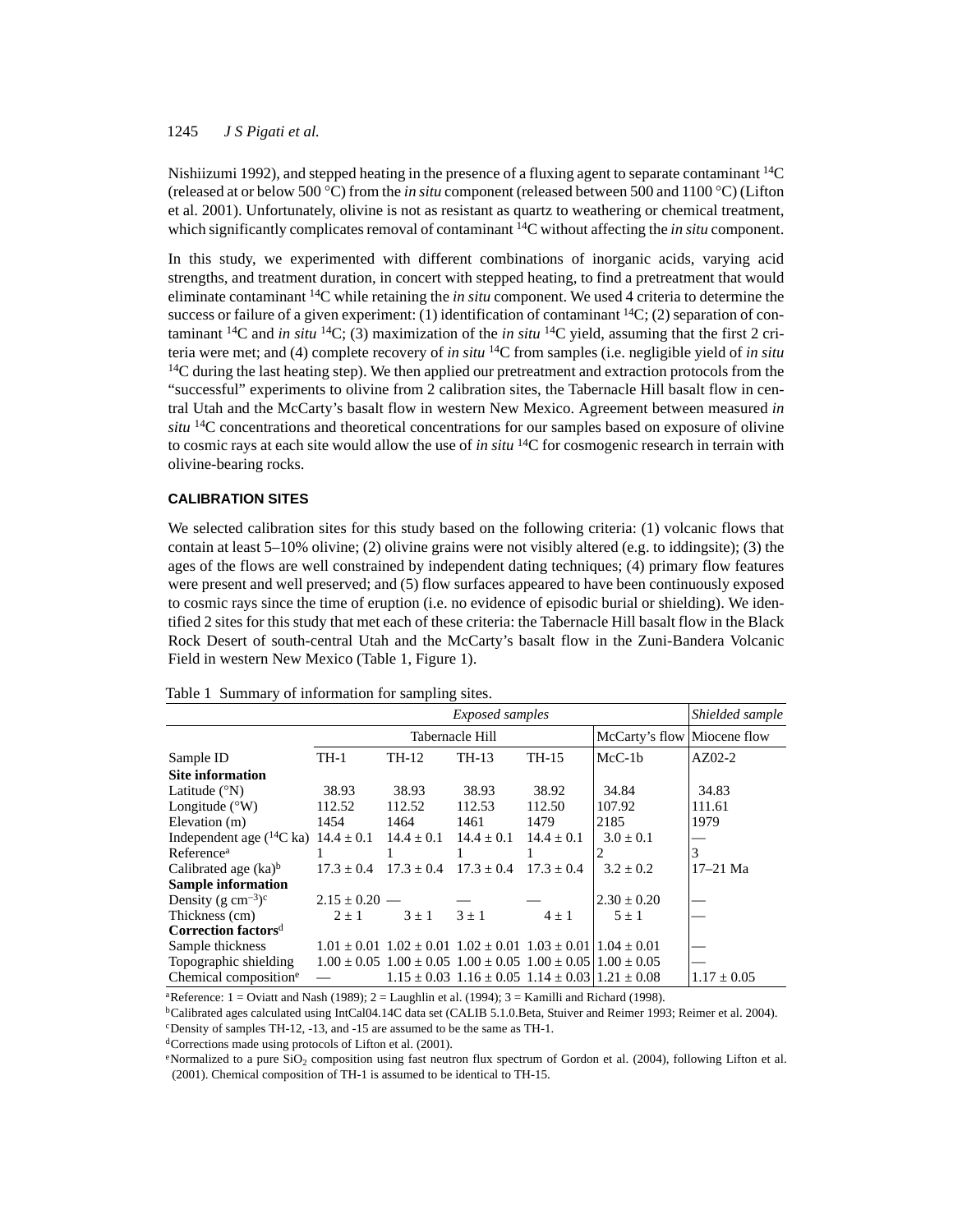

Figure 1 Locations of the Tabernacle Hill basalt flow in the Black Rock Desert of central Utah, the McCarty's basalt flow in the Zuni-Bandera Volcanic Field of western New Mexico, and the shielded basalt sample from northern Arizona. Specific locations (latitude, longitude, elevation) for all samples are provided in Table 1. Locations of independent age control sample sites are denoted by open circles.

The Tabernacle Hill basalt flow  $(38.93^{\circ}N, 112.52^{\circ}W)$  is a small, essentially circular basalt flow that erupted into pluvial Lake Bonneville when the lake was at or near the Provo shoreline (Oviatt and Nash 1989; Godsey et al. 2005). The age of the flow is constrained by <sup>14</sup>C ages of  $14.5 \pm 0.1$  <sup>14</sup>C ka, when the lake drained catastrophically from the Bonneville highstand to the Provo level during the Bonneville Flood (Oviatt et al. 1992), and  $14.3 \pm 0.1$  <sup>14</sup>C ka, obtained from dense tufa on the outer margin of the flow in association with the Provo-level shoreline (Oviatt and Nash 1989).  $^{14}C$  ages from tufa can be problematic, but we consider the tufa age here to be reliable for 2 reasons. First, while <sup>14</sup>C ages obtained from tufa can be younger than the true age if aqueous carbon species are introduced by groundwater (open-system behavior), the dated tufa was collected from beneath an overhanging ledge of basalt. Thus, it has been effectively shielded from percolating groundwater since its formation. Second,  $14C$  ages from tufa can be older than the true age if the carbon isotopic composition of the original host water was not in equilibrium with atmospheric carbon during precipitation of the tufa (carbon reservoir effects). However, carbon reservoir effects in the Bonneville paleolake system were likely <500 yr (Broecker and Kaufman 1965) and probably <200 yr (Benson 1978). We therefore consider the age of  $14.3 \pm 0.1$  <sup>14</sup>C ka to be a reliable minimum age for the Tabernacle Hill eruption, and adopt an age of  $14.4 \pm 0.1$  <sup>14</sup>C ka (17.3  $\pm$  0.4 ka; <sup>14</sup>C age calibrated using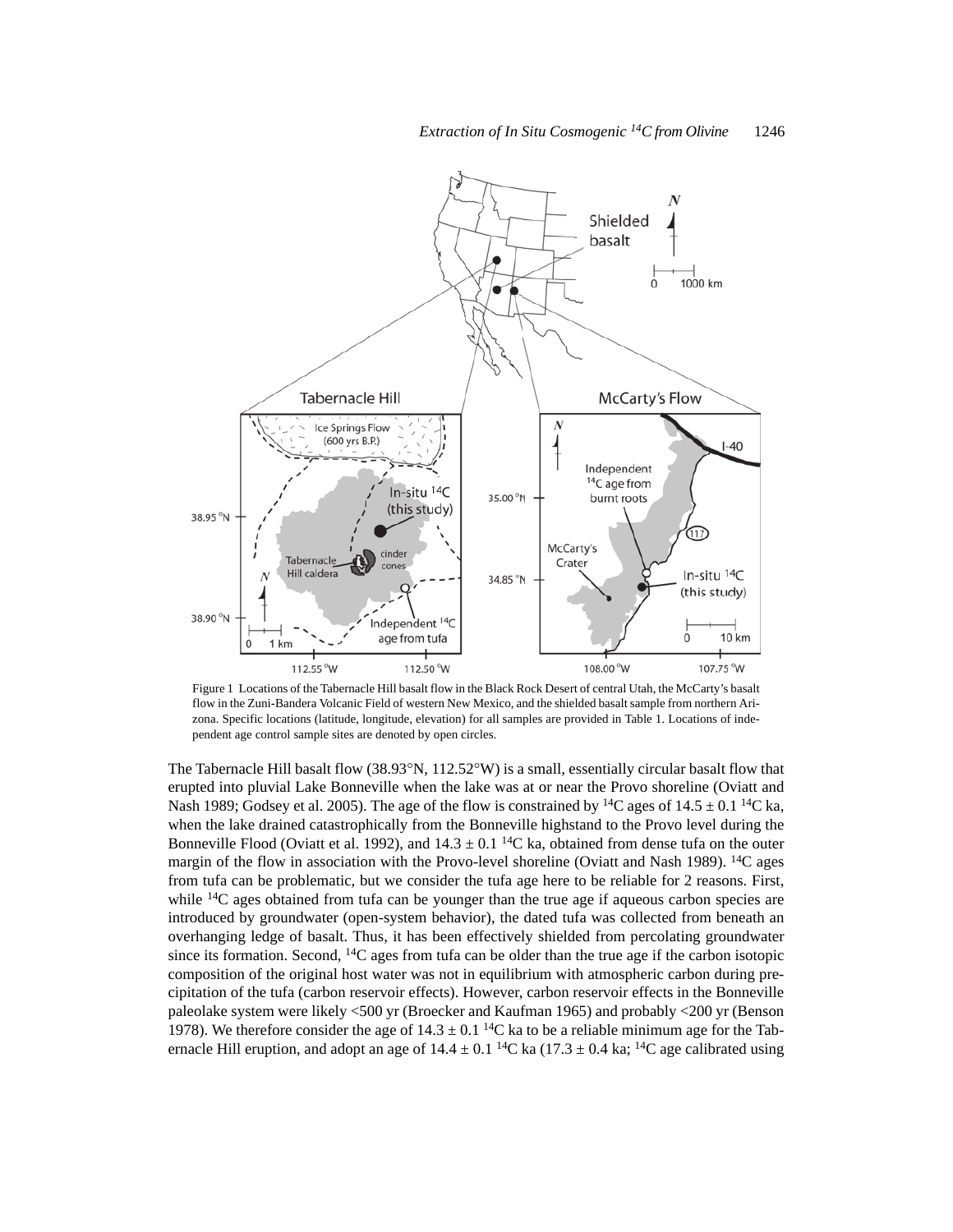the IntCal04.14C data set (CALIB 5.1.0.Beta, Stuiver and Reimer 1993; Reimer et al. 2004)) as the age of the flow.

Much of the surface of the Tabernacle Hill flow is well preserved and many primary features, including pahoehoe ropes and pressure ridges (tumuli), are present, particularly in a grassy plain north of the caldera (Figure 2a). The excellent preservation of the flow and its well-established age have led to its use as a calibration site for estimating production rates of other *in situ* cosmogenic nuclides, including <sup>3</sup>He (Cerling 1990), <sup>21</sup>Ne (Poreda and Cerling 1992), and <sup>36</sup>Cl (Zreda et al. 1991; Phillips et al. 1996).



Figure 2 Photographs of sampled surfaces. (a) Pahoehoe ropes at the Tabernacle Hill basalt flow (sample TH-13). (b) Glassy surface at the McCarty's basalt flow (sample McC-1b). The areas around these sites were relatively flat and did not show any evidence of mass wasting or past shielding.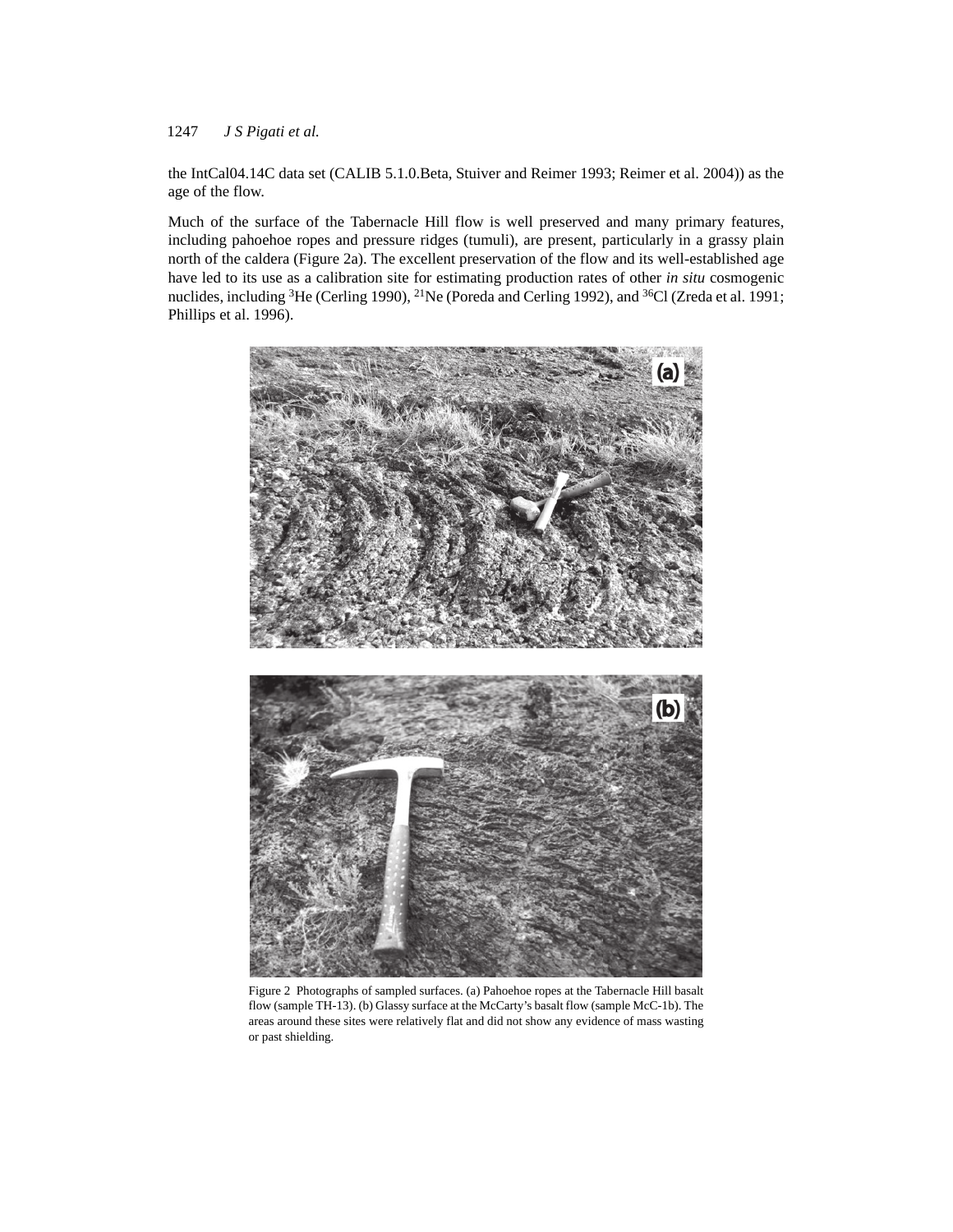The McCarty's basalt flow  $(34.84^{\circ}N, 107.92^{\circ}W)$  is the youngest flow in the Zuni-Bandera Volcanic Field and is located within the boundaries of the El Malpais National Monument (EMNM). The age of the McCarty's flow is constrained by  $2^{14}C$  dates that were obtained from burned tree roots located just below the base of the flow (Laughlin et al. 1994). The <sup>14</sup>C ages have a weighted mean age of  $3.0 \pm 0.1$  <sup>14</sup>C ka ( $3.2 \pm 0.2$  ka), which we adopt as the exposure age of the flow. The surface of this flow is remarkably well preserved. A thin veneer of volcanic glass that originally covered the surface of the flow is still present in many areas (Figure 2b), and primary pahoehoe features are common.

#### **METHODS**

#### **Field Methods**

We collected samples from the top few centimeters of well-preserved pahoehoe ropes at several locations at each site and measured the inclination to the horizon at  $30^{\circ}$  azimuthal increments using a hand-held clinometer to determine the degree of topographic shielding. We did not find any evidence of episodic burial by dust or ash at either location. Both the Black Rock Desert and EMNM receive snow during winter months, but annual snowfall is  $\langle 15 \text{ cm yr}^{-1}$  at both locations and lasts only a few months at most, which would not significantly impact the flux of high-energy neutrons or muons responsible for production of *in situ* 14C (Lal 1988).

#### **Laboratory Methods**

We first measured the average thickness of all samples, along with representative densities, in order to calculate depth-integrated production rates. Samples were crushed and sieved to isolate the 0.25– 0.50 mm and 0.5–1.0 mm size fractions. Olivine was isolated from the matrix material using a Frantz Magnetic Barrier Laboratory Separator (model LB-1) and heavy liquids (lithium metatungstate at a density of 2.93–2.95 g cm<sup>-3</sup>). Our goal for each sample was to recover at least  $20-30$  g of olivine so that multiple measurements could be made on the same aliquot to facilitate direct comparison of the results. (A single *in situ* 14C measurement requires up to 5.0 g of the target mineral.) To achieve this, we typically crushed, sieved, and processed 2–3 kg of basalt per sampling location.

We experimented with several combinations of HF, HCl, and  $HNO<sub>3</sub>$  under a variety of experimental conditions in an attempt to eliminate contaminant 14C while preserving the *in situ* 14C component (summarized in Table 2). For each experiment, the chemical treatment was performed the day before the extraction, and the grains were stored under low vacuum  $(\sim 90 \text{ kPa})$  overnight to minimize the amount of time that they were exposed to the atmosphere.

*In situ* 14C was extracted from the treated olivine grains using the modified *in situ* 14C extraction system at the University of Arizona as described in detail in Pigati et al. (this volume). Briefly, on day 1, a high-purity alumina  $(A_2O_3)$  boat and 20.0 g of lithium metaborate (LiBO<sub>2</sub>) powder were preheated to 1200 °C for 1 hr in ~6.7 kPa of ultra-high-purity (UHP)  $O_2$  to remove atmospheric carbon and other contaminants from the fluxing agent and boat prior to introducing the sample. On day 2, the boat was removed from the extraction system, olivine grains were loaded onto the now-solidified LiBO<sub>2</sub> surface, and returned to the furnace chamber. For all experiments, the temperature of the furnace was initially raised to 170 °C for 1 hr to remove adsorbed atmospheric gases (mostly water). The furnace chamber was then filled with 6.7 kPa of UHP  $O_2$  and the temperature was raised to the desired set point where sample  $CO<sub>2</sub>$  and other condensable gases were collected in a coil trap using liquid nitrogen.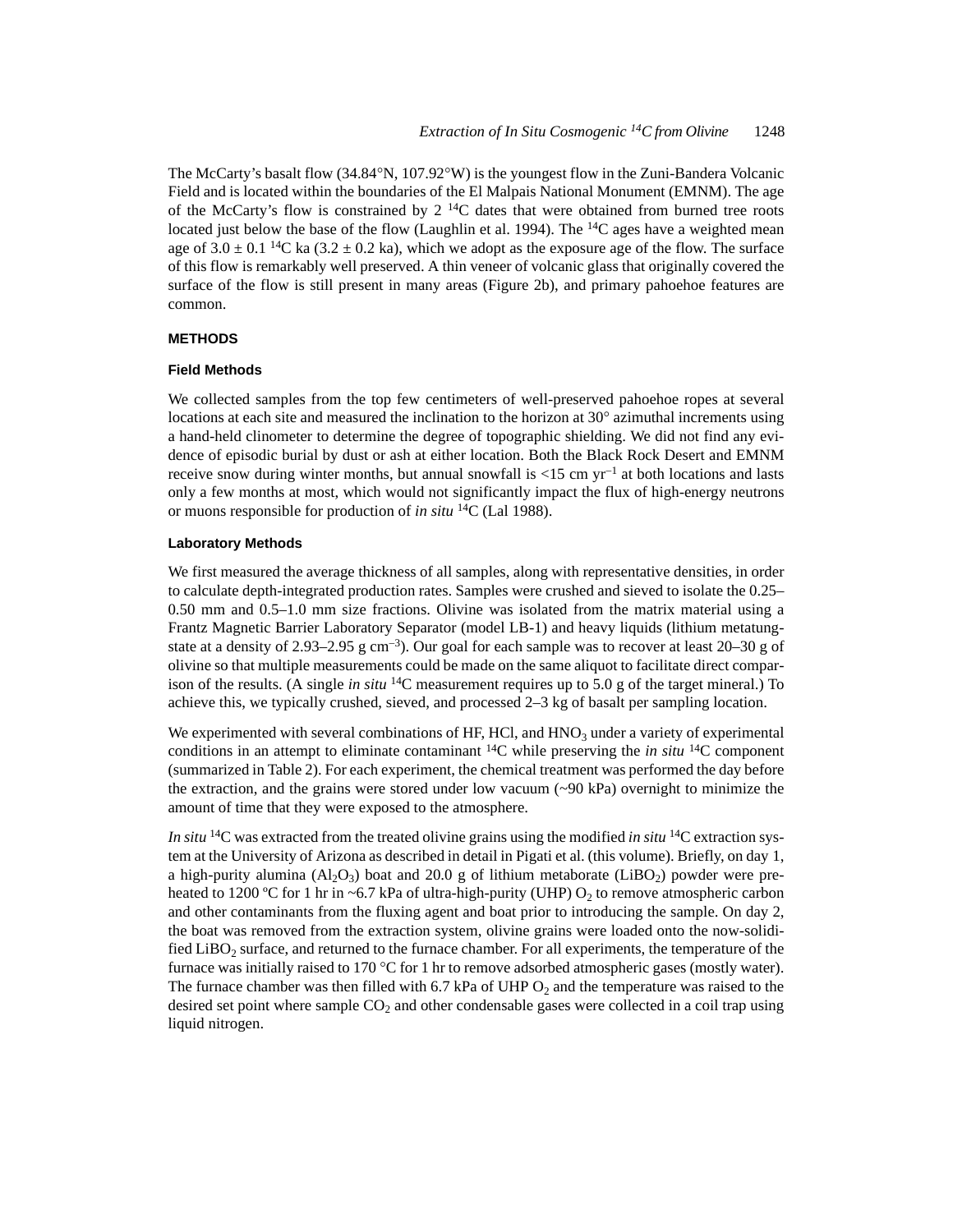|  |  |  | Table 2 Summary of experimental results. <sup>a</sup> |  |
|--|--|--|-------------------------------------------------------|--|
|--|--|--|-------------------------------------------------------|--|

|         |                        |               | <b>Size</b>             |                                      |                    |                                                   |        | $^{14}$ C yield                 |
|---------|------------------------|---------------|-------------------------|--------------------------------------|--------------------|---------------------------------------------------|--------|---------------------------------|
| Lab $#$ | AMS #                  | Sample # (mm) |                         | HNO <sub>3</sub> b                   | HC1 <sup>b</sup>   | $HF/HNO3b$ Step <sup>c</sup>                      |        | $(10^3 \text{ atoms g}^{-1})^d$ |
|         |                        |               |                         | Tabernacle Hill                      |                    |                                                   |        |                                 |
|         | <b>HF</b> experiments  |               |                         |                                      |                    |                                                   |        |                                 |
|         | RN-725 AA-53333 TH-1   |               | $0.25 - 0.50$ 10%, 1 hr |                                      | $10\%$ , 1 hr      | $1\%$ , 2 hr                                      | fine   | $62 \pm 8$                      |
|         | RN-728 AA-53333 TH-1   |               | $0.25 - 0.50$ 10%, 1 hr |                                      | $10\%$ , 1 hr      | $1\%$ , 1 hr                                      | fine   | $104 \pm 11$                    |
|         | RN-739 AA-55357 TH-13  |               | $0.5 - 1.0$             | $1\%$ , 1 hr                         | $1\%$ , 1 hr       | 1%, 0.25 hr fine                                  |        | $344 \pm 17$                    |
|         | <b>HCl</b> experiments |               |                         |                                      |                    |                                                   |        |                                 |
|         | RN-721 AA-55357 TH-13  |               | $0.5 - 1.0$             | $0.1\%$ , 1.5 hr                     | $0.1\%$ , 1.5 hr — |                                                   | fine   | $372 \pm 18$                    |
|         | RN-730 AA-55357 TH-13  |               |                         | $0.25 - 0.50$ 10%, 1 hr <sup>e</sup> | $10\%$ , 1 hr      |                                                   | fine   | $555 \pm 24$                    |
|         | RN-736 AA-55357 TH-13  |               | $0.25 - 0.50$ 1%, 1 hr  |                                      | 1%, 1 hr           |                                                   | fine   | $819 \pm 39$                    |
|         | $HNO3$ experiments     |               |                         |                                      |                    |                                                   |        |                                 |
|         | RN-741 AA-55359 TH-15  |               | $0.5 - 1.0$             | $10\%$ , $3 \text{ hr}$              |                    |                                                   | fine   | $107 \pm 11$                    |
|         | RN-745 AA-55359 TH-15  |               | $0.5 - 1.0$             | 10%, 2 hr                            |                    |                                                   | fine   | $224 + 12^e$                    |
|         | RN-751 AA-55359 TH-15  |               | $0.5 - 1.0$             | $10\%$ , 1.5 hr                      |                    |                                                   | fine   | $102 \pm 10$                    |
|         | RN-754 AA-55359 TH-15  |               | $0.5 - 1.0$             | $10\%$ , 1.5 hr                      |                    |                                                   |        | coarse $114 \pm 9$              |
|         | RN-756 AA-53333 TH-15  |               | $0.25 - 0.50$           | 10%, 1.5 hr                          | $\qquad \qquad$    |                                                   |        | coarse $123 \pm 9$              |
|         | RN-774 AA-55359 TH-15  |               | $0.5 - 1.0$             | 5%, 1.5 hr                           |                    |                                                   | coarse | $75 + 7$                        |
|         | RN-776 AA-55359 TH-15  |               | $0.5 - 1.0$             | $1\%$ , $1.5 \text{ hr}$             |                    |                                                   | coarse | $97 + 8$                        |
|         | RN-777 AA-55359 TH-15  |               | $0.5 - 1.0$             | $0.1\%$ , 1.5 hr                     |                    |                                                   | fine   | $151 \pm 9$                     |
|         | RN-779 AA-55356 TH-12  |               | $0.5 - 1.0$             | $0.1\%$ , 0.25 hr —                  |                    |                                                   | fine   | $119 + 9$                       |
|         |                        |               |                         |                                      |                    | Weighted mean (HNO <sub>3</sub> only) $108 \pm 9$ |        |                                 |
|         |                        |               |                         | McCarty's flow                       |                    |                                                   |        |                                 |
|         | RN-771 AA-60994 McC-1b |               | fine                    | $10\%$ , 1.5 hr                      |                    |                                                   | coarse | $27 \pm 5$                      |
|         | RN-772 AA-60994 McC-1b |               | fine                    | 10%, 1.5 hr                          |                    |                                                   | coarse | $32 \pm 6$                      |
|         |                        |               |                         |                                      |                    | Weighted mean                                     |        | $29 \pm 4$                      |
|         |                        |               |                         | Shielded basalt                      |                    |                                                   |        |                                 |
|         | RN-757 AA-58546 AZ02-2 |               | fine                    | $10\%$ , 1.5 hr                      |                    |                                                   | coarse | $0 \pm 4$                       |

<sup>a</sup>All uncertainties are given at the  $1-\sigma$  level.

 $b$ Acid concentration (vol. %), Duration of acid treatment. 1% HF/HNO<sub>3</sub> = 1% HF + 1% HNO<sub>3</sub>. HNO<sub>3</sub> and HCl treatments were carried out at 70 °C; HF/HNO<sub>3</sub> treatments were done at 95 °C.

<sup>c</sup>Temperature increment (or step) between 600 and 1100 °C. Fine = 600, 700, 900, and 1100 °C; Coarse = 600 and 1100 °C. The duration of each step was 1 hr, except for the 1100 °C step, which was 3 hr.

<sup>d</sup>Concentration of all aliquots collected between 600 and 1100 °C, normalized to a pure SiO<sub>2</sub> composition, CN production at the ground surface, and no topographic shielding (after Lifton et al. 2001).

eConcentration is  $>2 \sigma$  from the weighted mean. Not included in the weighted mean calculation.

Fine step-heating experiments were conducted with temperature steps at 300, 500, 600, 700, 900, and 1100 °C. Condensable gases were collected for 1 hr for each temperature step below 1100 °C and after 3 separate 1-hr periods at 1100  $\degree$ C (a total of 8 aliquots). Coarse step-heating experiments were conducted with steps at 500 and 600 °C for 1 hr each (gases collected during the 500 °C step were discarded) and 1100  $\degree$ C for 3 hr (a total of 2 aliquots). The collected gases were transferred to a purification system where contaminants, including  $SO<sub>x</sub>$ ,  $NO<sub>x</sub>$ , and halide species, were removed using a series of passive traps. The volumetric yield was measured and the  $CO<sub>2</sub>$  was diluted with <sup>14</sup>C-free CO<sub>2</sub> to a total mass of 1–2 mL (0.5–1 mg C equivalent) for subsequent conversion to graphite. CO<sub>2</sub> was converted to graphite on a separate vacuum system via catalytic reduction of CO (after Slota et al. 1987) and submitted to the Arizona Accelerator Mass Spectrometry (AMS) Facility for analysis.

# **Treatment of Raw Data**

The measured concentration of *in situ* <sup>14</sup>C atoms in each temperature step was normalized to production at the ground surface and open-sky conditions (i.e. no topographic shielding), and a pure  $SiO<sub>2</sub>$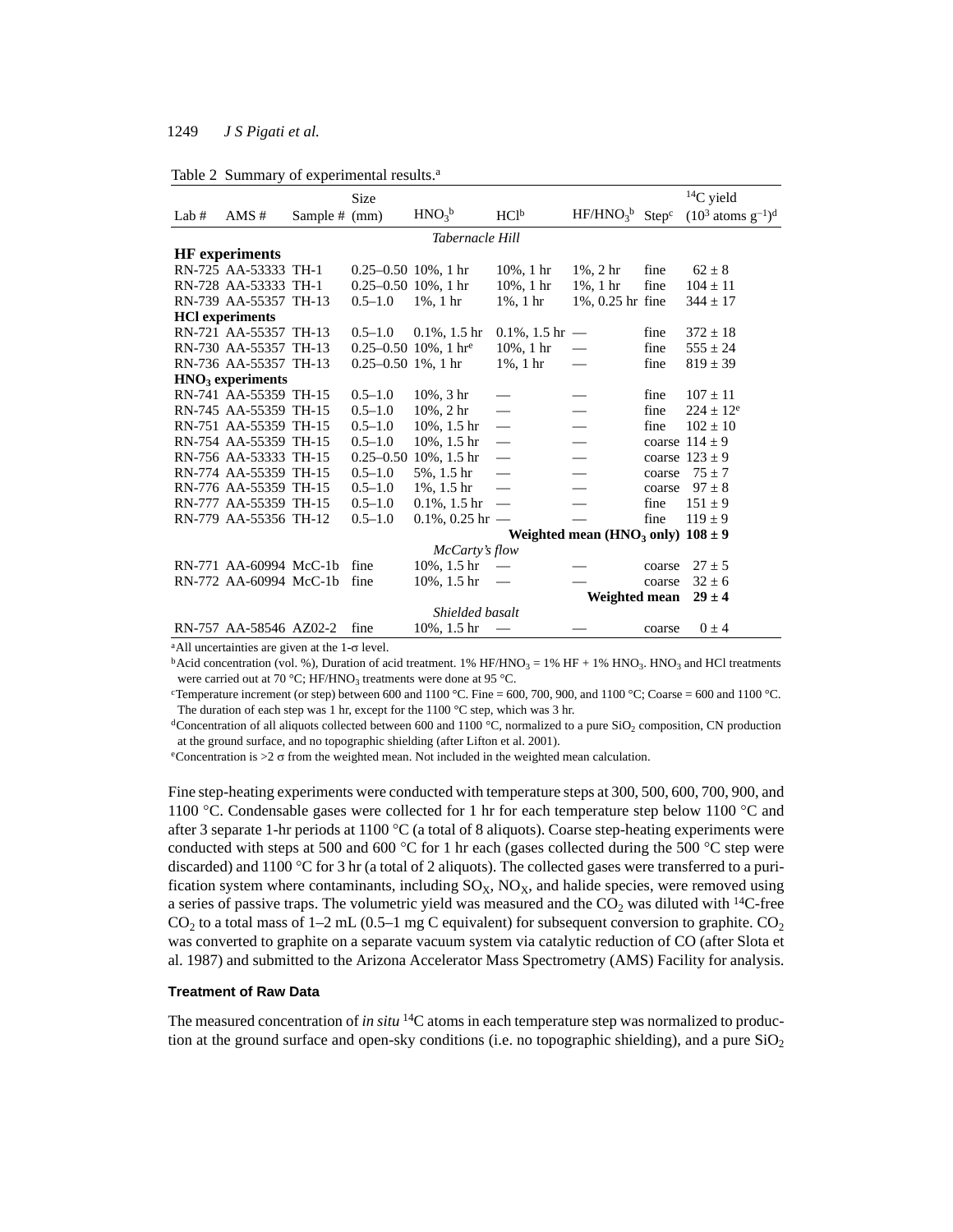composition. We followed the protocols of Lifton et al. (2001) for each correction, except that we used the fast neutron flux spectrum of Gordon et al. (2004), rather than Nieminen et al. (1985), for the SiO2 normalization. The magnitude of the corrections for sample thickness were on the order of a few percent for the Tabernacle Hill and McCarty's flow samples, and topographic shielding corrections were negligible at both locations; normalization to a pure  $SiO<sub>2</sub>$  composition required corrections of 14–21% (Table 1). Major element analytical results for selected samples are included in Table A1 of the Appendix.

The total *in situ* 14C concentration in each olivine sample was taken as the sum of the yields for all temperature steps above 600 °C, including all 3 hr at 1100 °C. Unlike quartz, we found that the yield at 600  $^{\circ}$ C for olivine was significant, up to 32% of the total, and is more likely to represent contamination than the *in situ* component. Yields for all temperature steps are included in Table A2 in the Appendix.

Weighted mean values of the *in situ* 14C concentrations for each sample set were calculated using 1/  $\sigma_i^2$  weighting, where  $\sigma_i$  is the analytical error associated with the individual sample measurement (Bevington and Robinson 1992: Equation 4.17). We calculated both the standard error of the weighted mean (Bevington and Robinson 1992: Equation 4.19; "internal" error) and the weighted average variance of the data (Bevington and Robinson 1992: Equation 4.22; "external" error), and took the larger of the two as the uncertainty associated with the weighted mean, which we report at the 1- $\sigma$  confidence level. All uncertainties were fully propagated by combining errors in quadrature, neglecting covariance terms.

#### **EXPERIMENTAL RESULTS**

We initially conducted 3 step-heating experiments on aliquots of olivine from Tabernacle Hill that were successively treated with dilute HNO<sub>3</sub>, HCl, and HF/HNO<sub>3</sub> solutions (in that order) over a period of 3 days. Between each step, the olivine grains were thoroughly rinsed with ASTM Type 1, 18.2 M $\Omega$  (hereafter "ultrapure") water and dried overnight in a vacuum oven at 75 °C. The duration of the HNO<sub>3</sub> and HCl treatments was 1 hr in all 3 experiments, and the duration of exposure to the  $HF/HNO<sub>3</sub>$  solution ranged between 0.25 and 2 hr (Table 2).

Low concentrations of *in situ* <sup>14</sup>C in the 700 °C step (yields were  $(0 \pm 3)$  and  $(14 \pm 4) \times 10^3$  atoms  $g^{-1}$ ) show that separation of contaminant and *in situ* <sup>14</sup>C was achieved for the extended (1 hr; RN-728 and 2 hr; RN-725) HF/HNO<sub>3</sub> treatments, but not for the brief  $(0.25 \text{ hr}; \text{RN-739})$  treatment (Figure 3a, Table A2). However, the results also show that a significant portion of the *in situ* component was removed by the  $HF/HNO<sub>3</sub>$  solution, as the *in situ* <sup>14</sup>C yields decreased as the duration of acid treatments increased. This suggests that the  $HF/HNO<sub>3</sub>$  solution likely removed both the contaminant and *in situ* components simultaneously. Partial dissolution of the olivine was observed during both of the extended experiments, which supports this interpretation. As a result, the use of the  $HF/HNO<sub>3</sub>$  solution was abandoned in favor of a less aggressive treatment.

We conducted 3 step-heating experiments on Tabernacle Hill olivine following treatment with dilute  $HNO<sub>3</sub>$  and HCl solutions (in that order) over a period of 2 days. Again, the olivine grains were thoroughly rinsed in ultrapure water, filtered, and dried overnight in a vacuum oven at 75  $^{\circ}$ C between each step. We varied the concentration of each acid between 0.1 and 10%, and the duration of the acid treatments ranged between 1 and 1.5 hr (Table 2). Significant  $14C$  yields ranging between  $(141 \pm 12)$  and  $(250 \pm 20) \times 10^3$  atoms g<sup>-1</sup> were obtained for the 700 °C step (Figure 3b, Table A2) in all 3 experiments, which suggests that these combinations of acids, strength, and reaction duration were not sufficient to remove the contaminant <sup>14</sup>C.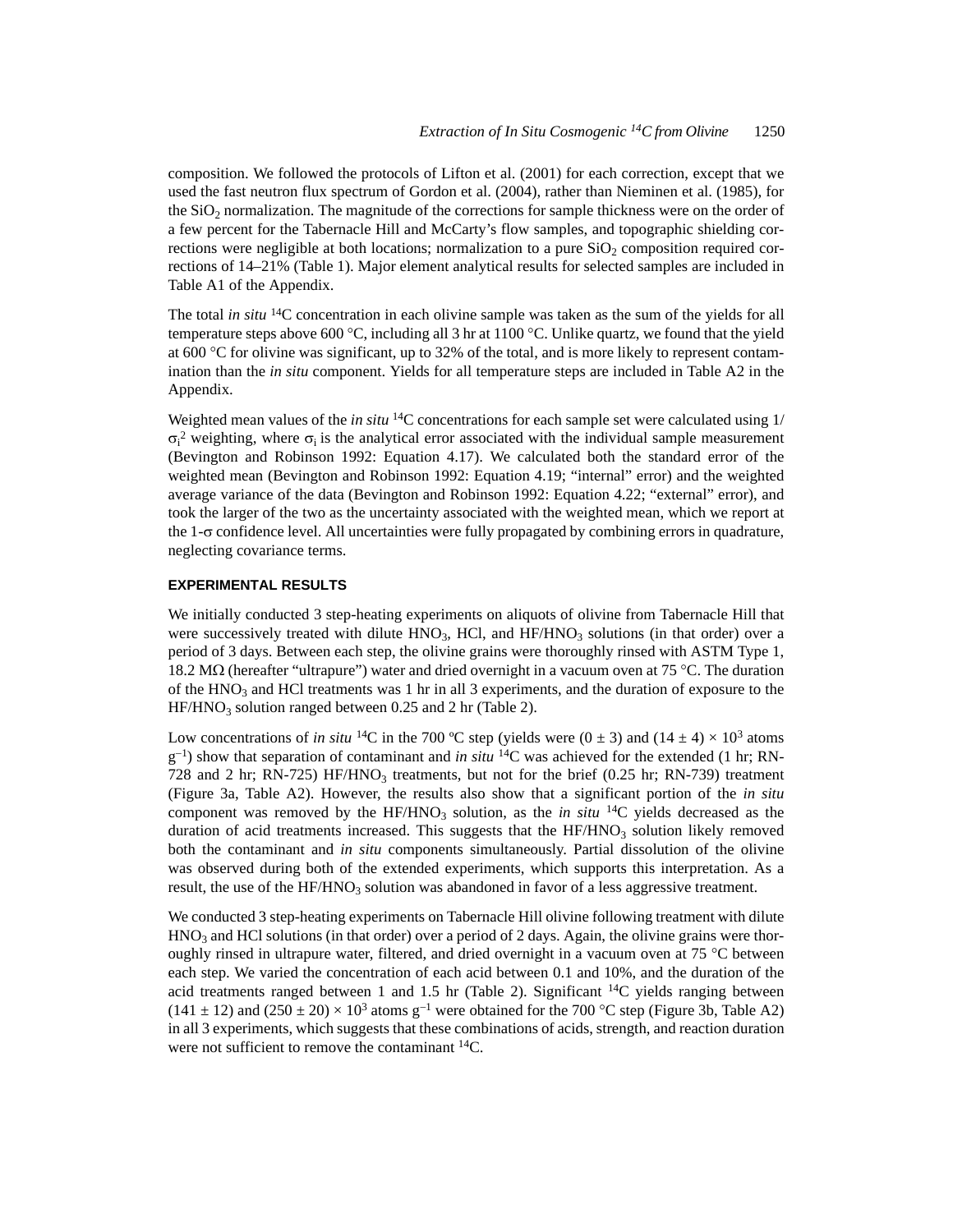

and (c) HNO<sub>3</sub> only. The types of acids, acid strengths, duration of exposure to the acid solutions, and step-heating increments are summarized in Table 2. Contaminant 14C is released from olivine at temperatures of 600 C or below, whereas *in situ* 14C is released above this temperature, predominantly at 1100 °C and above. Significant yields at 700 °C indicate incomplete removal of contaminant <sup>14</sup>C (e.g. RN-739, -736, -730, and -721).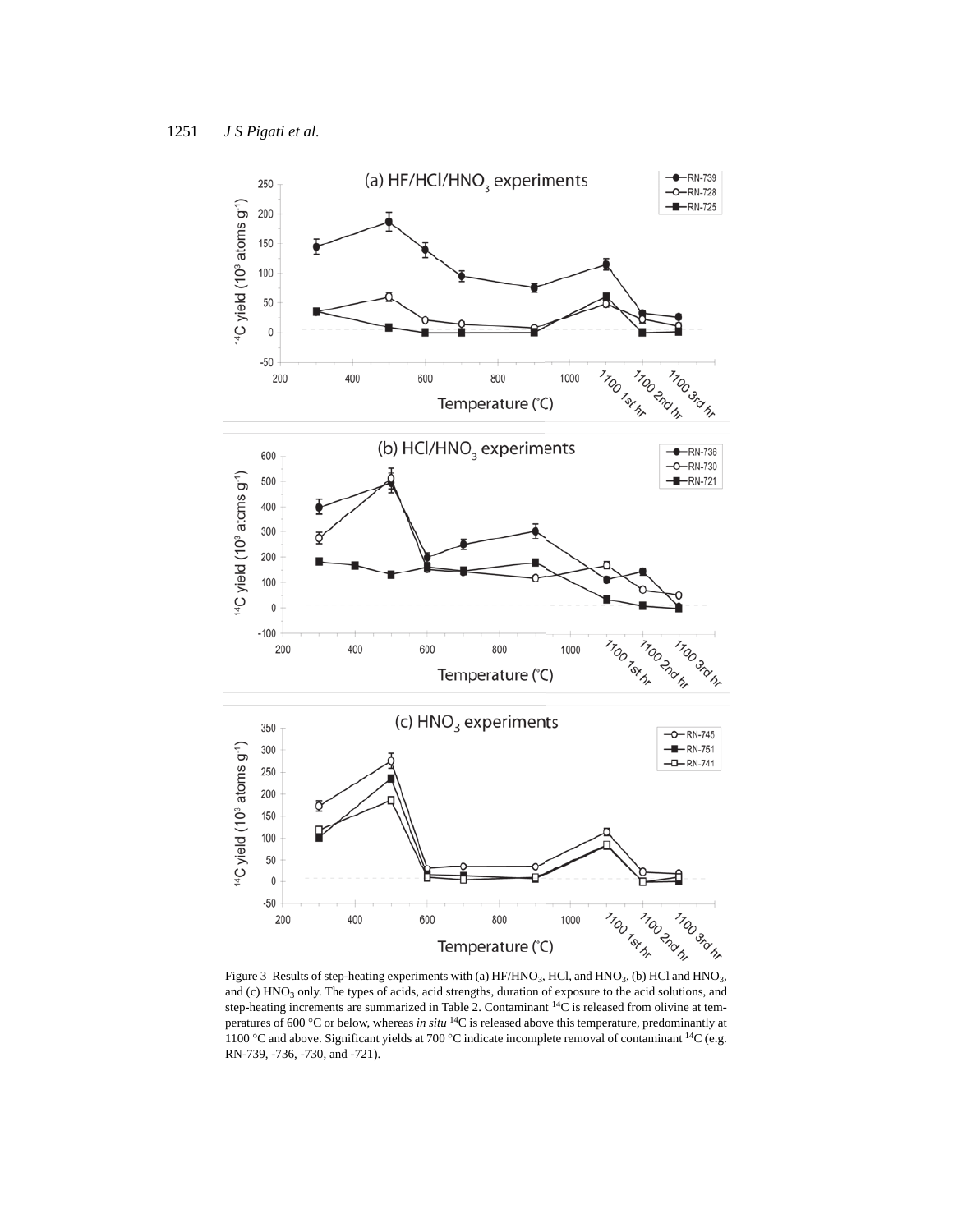We then conducted 3 step-heating experiments on aliquots of the Tabernacle Hill olivine that were treated only with  $HNO<sub>3</sub>$ . Acid concentrations ranged from 0.1 to 10%, and durations of the treatments ranged from 1.5 to 3 hr (Table 2). As before, olivine grains were thoroughly rinsed in ultrapure water, filtered, and dried overnight in a vacuum oven at 75 °C. The results of these experiments show that the duration and strength of the  $HNO<sub>3</sub>$  treatments were sufficient to remove the contaminant <sup>14</sup>C for samples RN-741 and RN-751 (yields were  $(3 \pm 3)$  and  $(12 \pm 3) \times 10^3$  atoms g<sup>-1</sup>, respectively, for the 700 °C step for these samples). Moreover, the magnitude of the *in situ* component does not show a clear relationship with the duration of the acid treatment, which suggests that there is a stable *in situ* 14C component in the Tabernacle Hill olivine that was not significantly affected by the HNO<sub>3</sub>. *In situ* <sup>14</sup>C yields for samples RN-741, RN-745, and RN-751, were (107  $\pm$  11), (224  $\pm$  12), and  $(102 \pm 10) \times 10^3$  atoms g<sup>-1</sup>, respectively (Figure 3c; Table 2).

To verify these results, we conducted 6 additional step-heating experiments on the Tabernacle Hill olivine samples. As before, gases evolved at temperatures of 500  $^{\circ}$ C and below were discarded. We varied the duration of the  $HNO<sub>3</sub>$  treatments (0.25 to 1.5 hr), acid strength (0.1 to 10%), and grain size (0.25–0.50 and 0.5–1.0 mm diameter) to optimize the yield while minimizing the contaminant component. The *in situ* <sup>14</sup>C yields from these experiments ranged between (75  $\pm$  7)  $\times$  10<sup>3</sup> atoms g<sup>-1</sup> and  $(151 \pm 9) \times 10^3$  atoms g<sup>-1</sup>, and do not show a clear relationship with duration of the acid treatments or acid strength. The weighted mean of the  $HNO<sub>3</sub>$  experiments, excluding sample RN-745, is  $(108 \pm 9) \times 10^3$  atoms g<sup>-1</sup> ( $n = 8$ ). We exclude the results from this sample for 2 reasons. First, its concentration ((224  $\pm$  12) × 10<sup>3</sup> atoms g<sup>-1</sup>) falls well outside of the 2- $\sigma$  confidence interval of the weighted mean calculated from the entire sample population. Second, while the *in situ* 14C yield profile of this sample is nearly identical to the other 2 samples that were treated in the same manner (RN-741 and RN-751; Figure 3c), the <sup>14</sup>C yields of each temperature step for sample RN-745 are systematically higher than the other samples by approximately (20 to 25)  $\times$  10<sup>3</sup> atoms g<sup>-1</sup> per step. The source of this offset is unclear.

Aliquots of olivine from the surface of the McCarty's basalt flow in western New Mexico (sample McC-1b) were treated with  $10\%$  HNO<sub>3</sub> for 1.5 hr before each extraction. The weighted mean *in situ* <sup>14</sup>C yield for 2 aliquots of olivine from the McCarty's flow was  $(29 \pm 4) \times 10^3$  atoms g<sup>-1</sup> (*n* = 2).

Finally, we analyzed samples from a Miocene basalt flow that is exposed by a deep roadcut along Interstate 17, ~40 km south of Flagstaff, Arizona (Kamilli and Richard 1998). The base of the roadcut is shielded by ~20 m of rock and, therefore, the samples should not contain a measurable *in situ*  $14C$  component. We used a sample taken from near the base, #AZ02-2, as a procedural blank to determine whether we introduced 14C during the chemical pretreatment, extraction, purification, or graphitization processes. Following treatment with  $10\%$  HNO<sub>3</sub> for 1.5 hr, the *in situ* <sup>14</sup>C yield for the shielded olivine was  $(0 \pm 4) \times 10^3$  atoms  $g^{-1}$ , which indicates that we have not introduced more than  $4 \times 10^{3}$  <sup>14</sup>C atoms g<sup>-1</sup> during the pretreatment, extraction, purification, and graphitization processes combined.

#### **DISCUSSION**

To validate our experimental approach, we compared the measured *in situ* 14C concentrations from the  $HNO<sub>3</sub>$  experiments to theoretical concentrations based on exposure of olivine in our samples to cosmic rays at the 2 calibration sites. By convention, cosmogenic nuclide production rates are referenced to sea level, high latitude (SLHL) and modern geomagnetic field intensity. The modern, SLHL production rate for *in situ* <sup>14</sup>C in quartz (SiO<sub>2</sub>) is 18.2  $\pm$  0.3 atoms g<sup>-1</sup> yr<sup>-1</sup>, which is derived from calibration site data of Pigati et al. (this volume) and assumes a spatially variable atmospheric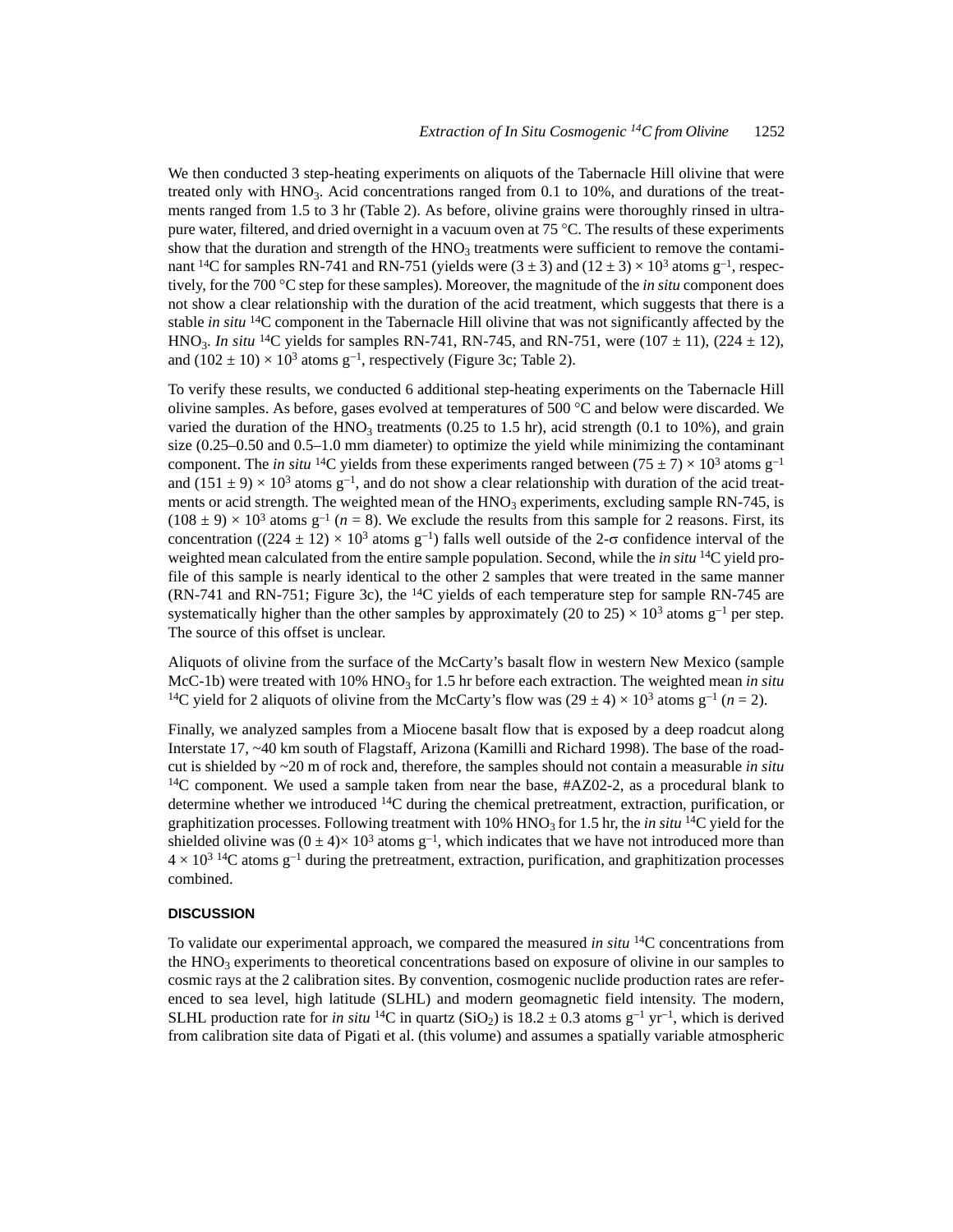structure (Balco et al. 2008) and the spallogenic/muogenic production proportions of Heisinger et al. (2002). We used the spatial and temporal scaling models of Lifton et al. (2005) to account for the influence of the variations in the intensity and configuration of the Earth's magnetic field through time, solar modulation, and atmospheric depth on the secondary cosmic-ray flux. For comparison, we also used a SLHL production rate of  $15.7 \pm 0.2$  atoms  $g^{-1}$  yr<sup>-1</sup> for *in situ* <sup>14</sup>C that was calculated using the scaling model of Lal (1991), as modified by Stone (2000). For this calculation, we neglected solar and geomagnetic field effects, but included the spatially variable atmospheric structure. Based on the location and age of the basalt flows at each site, theoretical *in situ* 14C concentrations for olivine at Tabernacle Hill and the McCarty's flow are  $(306 \pm 12)$  and  $(155 \pm 11) \times 10^3$  atoms  $g^{-1}$ , respectively, using the Lifton et al. (2005) scaling model, and (310  $\pm$  12) and (169  $\pm$  11)  $\times$  10<sup>3</sup> atoms  $g^{-1}$ , respectively, using the Lal/Stone model (Table 3).

|  |  |  |  |  | Table 3 Measured versus theoretical in situ ${}^{14}C$ concentrations. <sup>a</sup> |
|--|--|--|--|--|-------------------------------------------------------------------------------------|
|--|--|--|--|--|-------------------------------------------------------------------------------------|

| Tabernacle Hill, UT | McCarty's Flow, NM   |
|---------------------|----------------------|
| $108 \pm 9$         | $29 + 4$             |
|                     |                      |
| 97:3                | 63:37                |
| $112 \pm 9$         | $47 + 4$             |
|                     |                      |
| $0.367 \pm 0.004$   | $0.349 \pm 0.001$    |
| $304 \pm 20$        | $134 \pm 11$         |
| $306 \pm 12^{f}$    | $155 \pm 11^{\rm f}$ |
| $310 \pm 12$ g      | $169 \pm 11$ g       |
|                     |                      |

<sup>a</sup>All uncertainties are given at the  $1-\sigma$  level.

bAverage of grain counts for randomly selected aliquots of samples from Tabernacle Hill and McCarty's flow localities (*n* = 20).

cThese concentrations reflect that fact that pyroxene was not dissolved during the extraction process.

dResults of major element analyses are given in Appendix 1, Table A1.

<sup>e</sup>These concentrations assume that the proportion of *in situ* <sup>14</sup>C atoms released from the LiBO<sub>2</sub> melt was proportional to the Fe:(Fe+Mg) ratio of the olivine (see text for discussion).

f Calculated using the Lifton et al. (2005) scaling model.

gCalculated using the Lal (1991) scaling model, modified by Stone (2000).

The measured *in situ* 14C concentrations for Tabernacle Hill and the McCarty's flow (Figure 4a; Table 3), (108  $\pm$  9) and (29  $\pm$  4)  $\times$  10<sup>3</sup> atoms g<sup>-1</sup>, respectively, are significantly lower than these theoretical concentrations. For direct comparison, we implicitly assume that all  $14C$  atoms originally present in the olivine samples were released and ultimately collected and analyzed. Based on our results and visual inspection of the spent olivine-flux mixture in the sample boat, we do not think that this has happened for 3 reasons.

First, pyroxene and olivine are difficult to fully separate because they have similar densities and magnetic properties. For 3He analysis, olivine grains are often hand-picked from pyroxene and matrix material, but hand-picking olivine grains for *in situ* 14C measurements was not a practical option because of the large (up to  $5.0 \text{ g}$ ) sample size required. Visual inspection of the spent olivineflux mixture of our samples revealed the presence of undissolved pyroxene grains near the base of the mixture. Pyroxene grains that were not dissolved during our extractions likely did not contribute to the measured *in situ* 14C concentrations. Therefore, the measured concentrations discussed above, which are given in units of atoms  $g^{-1}$ , would underestimate the *in situ* <sup>14</sup>C concentrations actually present in the samples because the denominators (sample masses) were too large. Based on grain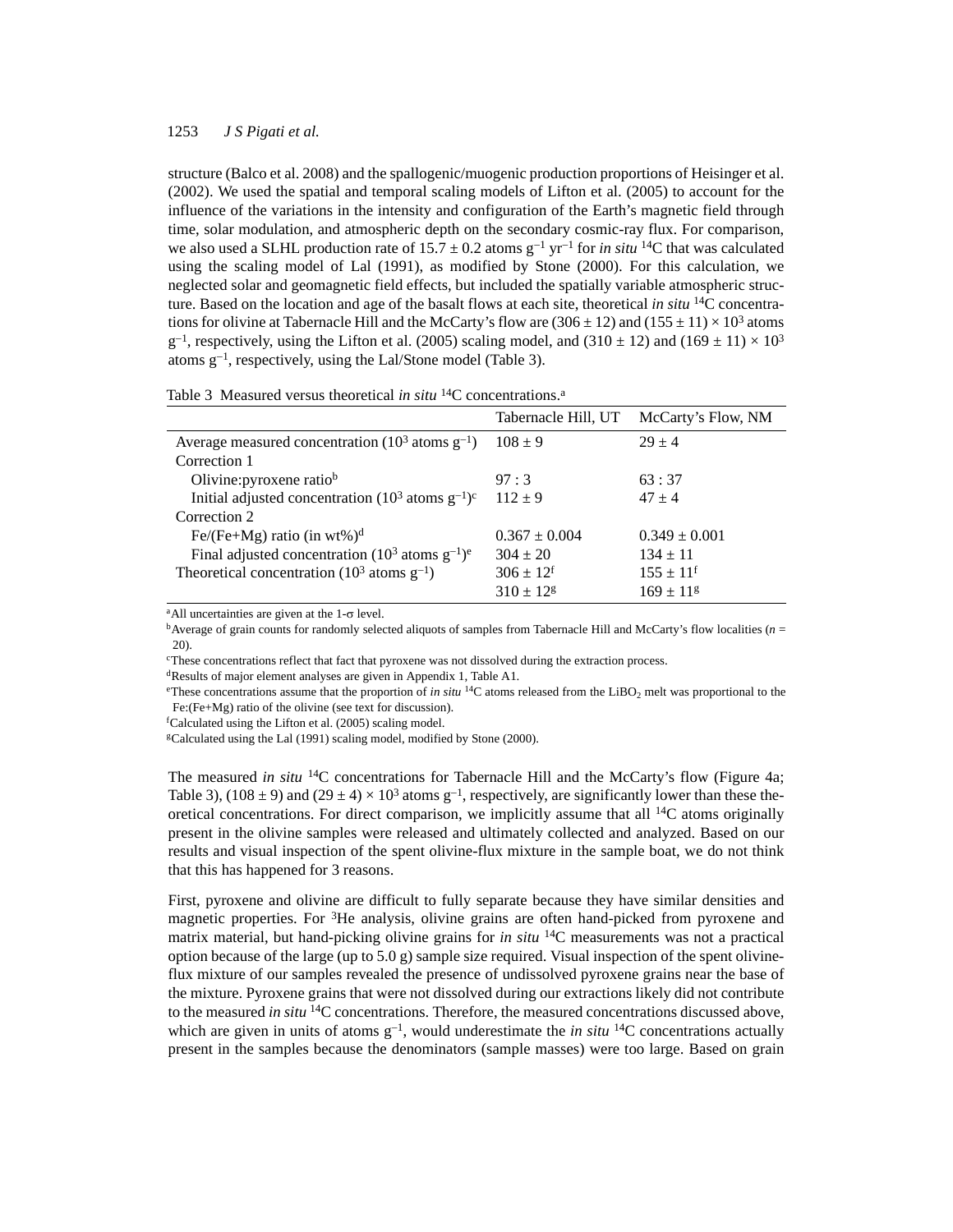

Figure 4 Theoretical *in situ* <sup>14</sup>C concentrations (calculated using Lifton et al. 2005) versus (a) measured concentrations that assume all *in situ* 14C originally present in the olivine grains was released and collected, and (b) corrected *in situ* 14C concentrations after empirical corrections based on the olivine:pyroxene and Fe/(Fe+Mg) ratios were applied (see text and Table 3). These corrections account for *in situ* <sup>14</sup>C atoms that were not released from the olivine-LiBO<sub>2</sub> melt. Solid diagonal lines in each frame show 1:1 values. Theoretical concentrations calculated using Lal (1991), modified by Stone (2000), are similar to those shown here.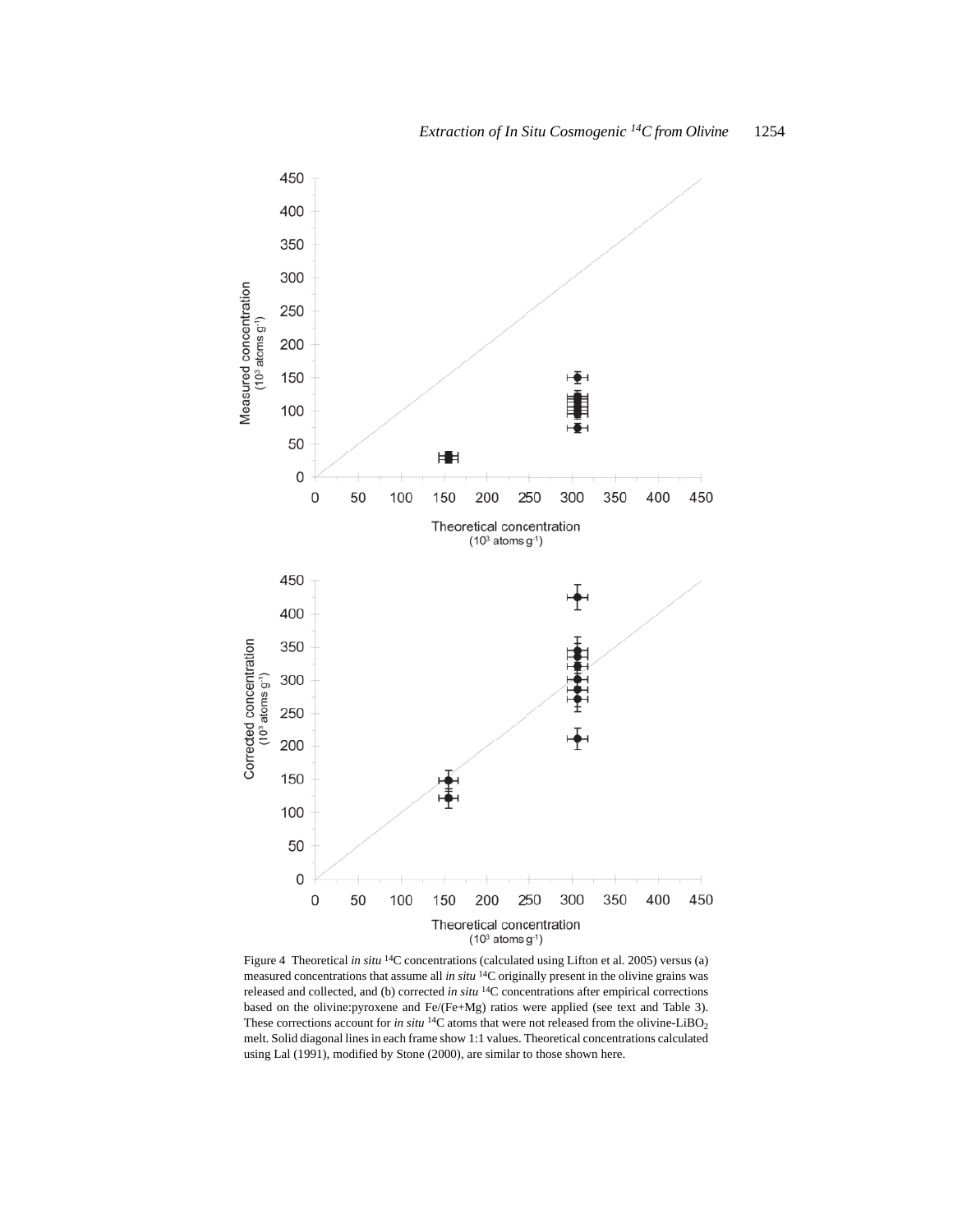counts of randomly selected, unprocessed subsamples, the olivine:pyroxene ratios in the Tabernacle Hill and McCarty's flow samples were approximately 97:3, and 63:37, respectively. Assuming the olivine:pyroxene mass ratio is equivalent to the grain count ratios, we can correct the measured concentrations using the grain count values. The corrected *in situ* 14C concentrations for the Tabernacle Hill and McCarty's samples,  $(112 \pm 9)$  and  $(47 \pm 4) \times 10^3$  atoms g<sup>-1</sup>, respectively, are still significantly lower than the theoretical concentrations for both sample sets (Table 3).

Second, olivine is a solid-solution series with end-members forsterite  $(Mg_2SiO<sub>4</sub>)$  and fayalite  $(Fe<sub>2</sub>SiO<sub>4</sub>)$  that have very different melting points (1890 and 1205 °C, respectively, Klein and Hurlbut 1993). For reference, quartz has a melting point of 1610 ºC (Lide 1990). Assuming that a mineral's behavior during  $LiBO<sub>2</sub>$  dissolution reflects its melting behavior (i.e. lower melting-point minerals dissolve more quickly in  $LiBO<sub>2</sub>$ ), Fe-crystal lattices were likely destroyed during our extraction process. However, we speculate that either the Mg-crystal lattices were not completely destroyed or there were interactions between the newly released 14C and Mg atoms that prevented the release of the *in situ* 14C atoms from the olivine-flux melt. In either case, we would have preferentially collected 14C atoms associated with the destroyed Fe-crystal lattices and, therefore, our 14C yields would have underestimated the true *in situ* 14C concentration by an amount related to the proportion of Fe and Mg in our samples. Major element analysis (Table A1) showed that the average Fe/ (Fe+Mg) ratios of the mineral separates were 0.367 and 0.349 for the Tabernacle Hill and McCarty's flow samples, respectively. If we use these values to correct the concentrations presented above (after the correction for undissolved pyroxene), we obtain corrected *in situ* 14C concentrations of  $(304 \pm 20)$  and  $(134 \pm 11) \times 10^3$  atoms  $g^{-1}$  for the Tabernacle Hill and McCarty's flow samples, respectively, similar to the corresponding theoretical values (Figure 4b; Table 3).

Finally, visual inspection of the spent sample boats revealed the presence of numerous small (fine silt size) grains suspended in the solidified melt that we could not readily identify. Electron microprobe analysis revealed that the grains were synthetic spinel-like minerals composed of Al, Mg, Fe, and O. Grains located near the surface of the melt were small, angular, and composed of ~90% of  $AI_2O_3$  with trace amounts of MgO and Fe<sub>2</sub>O<sub>3</sub>, whereas grains near the base of the melt were elongated, less angular, and composed of  $AI_2O_3$  (70%), MgO (20%), and Fe<sub>2</sub>O<sub>3</sub> (5%). Based on the physical and chemical characteristics of these grains, they probably formed in the  $LiBO<sub>2</sub>$  melt as a result of the interaction between the partially dissolved  $Al_2O_3$  sample boat and the dissolved olivine grains. It is unclear exactly how these grains interacted with the *in situ* 14C atoms released from olivine, if at all. It is possible that at least some of the  $^{14}C$  atoms liberated from the olivine grains became trapped during their formation, which may account for the difference between the theoretical and corrected concentrations described above. It is also possible that the spinel-like grains may not have interacted at all with liberated *in situ* 14C atoms and that a portion of the *in situ* 14C atoms that were released from the olivine grains were simply retained in the melt.

Future research should include measurement of *in situ* <sup>14</sup>C concentrations in olivine from knownage basalt flows with different chemical compositions (i.e. more Fe-rich) to determine if our series of corrections to the measured *in situ* 14C concentrations are robust for all olivine-bearing rocks. If so, then researchers could potentially use *in situ* 14C for cosmogenic research in terrain with olivinebearing rocks, but should do so now only if cognizant of the uncertainties and limitations of the process as it stands today.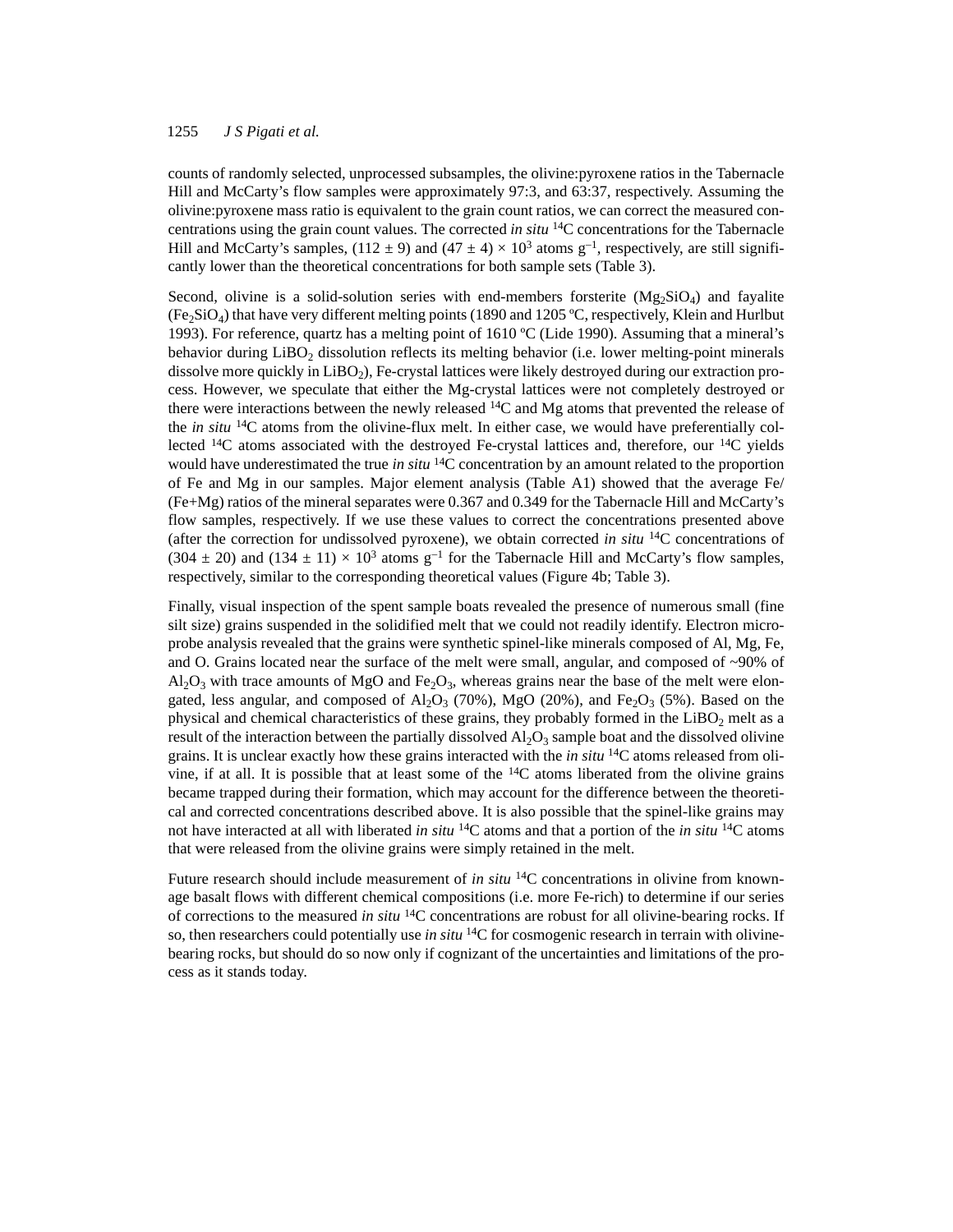#### **CONCLUSIONS**

The experimental data presented here summarizes a series of chemical pretreatment and step-heating experiments aimed at extracting *in situ* 14C from olivine. After experimenting with a number of combinations of acids, acid strength, and duration of acid treatments, we were able to extract a stable and reproducible *in situ* <sup>14</sup>C component from olivine following treatment with dilute  $HNO<sub>3</sub>$  over a variety of experimental conditions. However, the measured *in situ* 14C concentrations in olivine from 2 calibration sites, the Tabernacle Hill and McCarty's basalt flows, were significantly lower than theoretical values based on exposure of olivine to cosmic rays at these sites. The source of the discrepancy is not clear. We speculate that *in situ* 14C atoms may not have been released from Mgrich crystal lattices during the heating process (the olivine composition at both sites was  $\sim F\omega_{65}F\omega_{35}$ ). Alternatively, a portion of the  ${}^{14}C$  atoms released from the olivine grains may have become trapped in synthetic spinel-like minerals that were created in the olivine-flux mixture during the extraction process, or were simply retained in the mixture itself. Regardless, the magnitude of the discrepancy appears to be inversely proportional to the Fe/(Fe+Mg) ratio of the olivine separates. If we apply a simple correction factor based on the chemical composition of the separates, then corrected *in situ* <sup>14</sup>C concentrations are similar to theoretical values at both sites. At this time, we do not know if this agreement is fortuitous, limited to olivines with  $\sim Fo_{65}Fa_{35}$  compositions, or robust. Future research should include measurement of *in situ* 14C concentrations in olivine from known-age basalt flows with different chemical compositions (i.e. more Fe-rich) to determine if this correction is applicable to all olivine-bearing rocks.

# **ACKNOWLEDGMENTS**

We thank Herschel Schultz at the El Malpais National Monument for sampling permission and Ken Domanik at the University of Arizona for laboratory assistance and analysis of our electron microprobe data. We thank Rich Cruz and the Arizona AMS facility for their support. Early versions of this manuscript benefited from constructive reviews from G Cook, J Schaefer, and an anonymous reviewer. The current version of this manuscript was improved by careful reviews by E Ellis, G Landis, J Paces, Y Yokoyama, and an anonymous reviewer.

#### **REFERENCES**

- Balco G, Stone JO, Lifton NA, Dunai TJ. 2008. A complete and easily accessible means of calculating surface exposure ages or erosion rates from 10Be and 26Al measurements. *Quaternary Geochronology* 3(3):174– 95.
- Benson LV. 1978. Fluctuation in the level of pluvial Lake Lahontan during the last 40,000 years. *Quaternary Research* 9(3):300–18.
- Bevington PR, Robinson DK. 1992. *Data Reduction and Error Analysis for the Physical Sciences*. Boston: McGraw-Hill. 328 p.
- Blard P-H, Bourlès D, Pik R, Lavé J. 2008. In situ cosmogenic 10Be in olivines and pyroxenes. *Quaternary Geochronology* 3(3):196–205.
- Broecker WS, Kaufman A. 1965. Radiocarbon chronology of Lake Lahontan and Lake Bonneville II, Great Basin. *Geological Society of America Bulletin* 76(5): 537–66.
- Cerling TE. 1990. Dating geomorphologic surfaces using cosmogenic 3He. *Quaternary Research* 33(2): 148–56.
- Godsey HS, Currey DR, Chan MA. 2005. New evidence for an extended occupation of the Provo shoreline and implications for regional climate change, Pleistocene Lake Bonneville, Utah, USA. *Quaternary Research* 63(2):212–23.
- Gordon MS, Goldhagen P, Rodbell KP, Zabel TH, Tang HK, Clem JM, Bailey P. 2004. Measurement of the flux and energy spectrum of cosmic-ray induced neutrons on the ground. *IEEE Transactions on Nuclear Science* 51(6):3427–334.
- Gosse JC, Phillips FM. 2001. Terrestrial in situ cosmogenic nuclides: theory and application. *Quaternary Science Reviews* 20(14):1475–560.
- Handwerger DA, Cerling TE, Bruhn RL. 1999. Cosmogenic 14C in carbonate rocks. *Geomorphology* 27(1–2):13–24.
- Heisinger B, Lal D, Jull AJT, Kubik P, Ivy-Ochs S, Neumaier S, Knie K, Lazarev V, Nolte E. 2002. Production of selected cosmogenic radionuclides by muons: 1. Fast muons. *Earth and Planetary Science Letters* 200(3–4):345–55.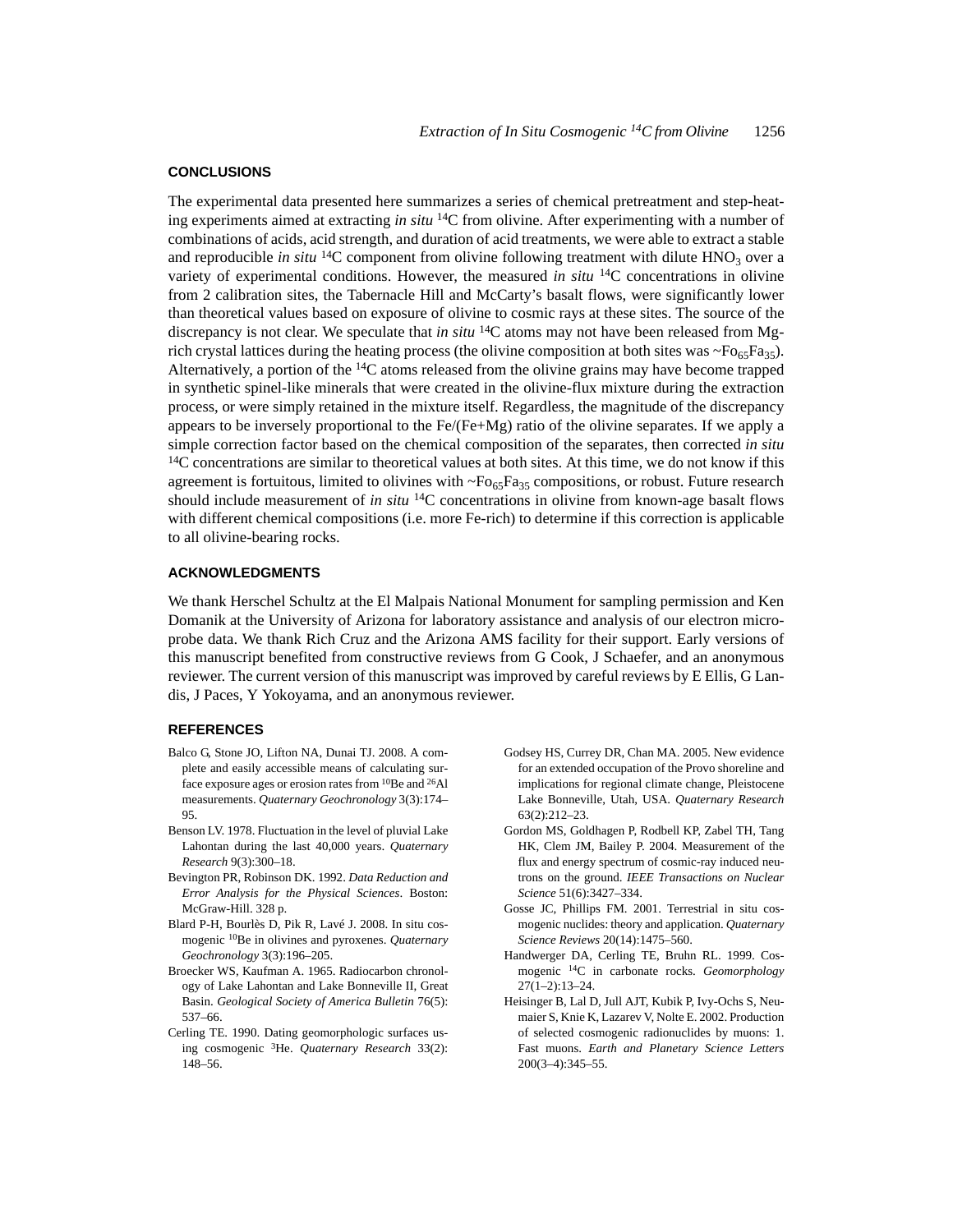- Hippe K, Kober F, Baur H, Ruff M, Wacker L, Wieler R. 2009. The current performance of the *in situ* 14C extraction line at ETH. *Quaternary Geochronology* 4(6): 493–500.
- Kamilli RJ, Richard SM. 1998. *Geologic Highway Map of Arizona*. Tucson: Arizona Geological Society and Arizona Geological Survey.
- Klein C, Hurlbut CS. 1993. *Manual of Mineralogy*. New York: John Wiley & Sons, Inc. 681 p.
- Kohl CP, Nishiizumi K. 1992. Chemical isolation of quartz for measurement of *in-situ*-produced cosmogenic nuclides. *Geochimica et Cosmochimica Acta* 56(9):3583–7.
- Lal D. 1988. In situ-produced cosmogenic isotopes in terrestrial rocks. *Annual Reviews of Earth and Planetary Sciences* 16:355–88.
- Lal D. 1991. Cosmic ray labeling of erosion surfaces: *in situ* nuclide production rates and erosion models. *Earth and Planetary Science Letters* 104(2–4):424– 39.
- Laughlin AW, Poths J, Healey HA, Reneau S, Wolde-Gabriel G. 1994. Dating of Quaternary basalts using the cosmogenic <sup>3</sup>He and <sup>14</sup>C methods with implications for excess 40Ar. *Geology* 22(2):135–8.
- Lide DR, editor-in-chief. 1990. *CRC Handbook of Chemistry and Physics*. 78th edition. Boca Raton: CRC Press. 2512 p.
- Lifton NA, Jull AJT, Quade J. 2001. A new extraction technique and production rate estimate for *in situ* cosmogenic 14C in quartz. *Geochimica et Cosmochimica Acta* 65(12):1953–69.
- Lifton NA, Bieber JW, Clem JM, Duldig ML, Evenson P, Humble JE, Pyle R. 2005. Addressing solar modulation and long-term uncertainties in scaling in situ cosmogenic nuclide production rates. *Earth and Planetary Science Letters* 239(1–2):140–61.
- Marti K, Craig H. 1987. Cosmic-ray-produced neon and helium in the summit lavas of Maui. *Nature* 325(6102):335–7.
- Miller GH, Briner JB, Lifton NA, Finkel RC. 2006. Limited ice-sheet erosion and complex exposure histories derived from in situ cosmogenic <sup>10</sup>Be, <sup>26</sup>Al, and <sup>14</sup>C on Baffin Island, Arctic Canada. *Quaternary Geochronology* 1(1):74–85.
- Naysmith P. 2007. Extraction and measurement of cosmogenic *in situ* 14C from quartz [unpublished manuscript]. University of Glasgow. 94 p.
- Nieminen M, Torsti JJ, Valtonen E, Arvela H, Lumme M, Peltonen J, Vainikka E. 1985. Composition and spectra of cosmic-ray hadrons at sea level. *Journal of Physics G Nuclear and Particle Physics* 11:421–37.
- Nishiizumi K, Klein J, Middleton R, Craig H. 1990. Cosmogenic 10Be, 26Al, and 3He in olivine from Maui lavas. *Earth and Planetary Science Letters* 98(3–4): 263–6.
- Oviatt CG, Nash WP. 1989. Late Pleistocene basaltic ash and volcanic eruptions in the Bonneville basin, Utah. *Geological Society of America Bulletin* 101(2):292– 303.
- Oviatt CG, Currey DR, Sack D. 1992. Radiocarbon chronology of Lake Bonneville, Eastern Great Basin, USA. *Palaeogeography, Palaeoclimatology, Palaeoecology* 99(3–4):225–41.
- Phillips FM, Zreda MG, Flinsch MR, Elmore D, Sharma P. 1996. A reevaluation of cosmogenic 36Cl production rates in terrestrial rocks. *Geophysical Research Letters* 23(9):949–52.
- Pigati JS, Lifton NA, Jull AJT, Quade J. 2010. A simplified *in situ* cosmogenic 14C extraction system. *Radiocarbon* 52(2–3):1236–43.
- Poreda RJ, Cerling TE. 1992. Cosmogenic neon in recent lavas from the western United States. *Geophysical Research Letters* 19(18):1863–6.
- Reimer PJ, Baillie MGL, Bard E, Bayliss A, Beck JW, Bertrand CJH, Blackwell PG, Buck CE, Burr GS, Cutler KB, Damon PE, Edwards RL, Fairbanks RG, Friedrich M, Guilderson TP, Hogg AG, Hughen KA, Kromer B, McCormac G, Manning S, Bronk Ramsey C, Reimer RW, Remmele S, Southon JR, Stuiver M, Talamo S, Taylor FW, van der Plicht J, Weyhenmeyer CE. 2004. IntCal04 terrestrial radiocarbon age calibration, 0–26 cal kyr BP. *Radiocarbon* 46(3):1029– 58.
- Shimaoka A, Kong P, Finkel RC, Caffee MW, Nishiizumi K. 2002. The determination of *in situ* radionuclides in olivine [abstract]. 12th annual V.M. Goldschmidt Conference. *Geochimica et Cosmochimica Acta*. Davos, Switzerland. p 709.
- Slota Jr PJ, Jull AJT, Linick TW, Toolin LJ. 1987. Preparation of small samples for 14C accelerator targets by catalytic reduction of CO. *Radiocarbon* 29(2):303–6.
- Stone JO. 2000. Air pressure and cosmogenic isotope production. *Journal of Geophysical Research* 105(B10):23,753–9.
- Stuiver M, Reimer PJ. 1993. Extended 14C data base and revised CALIB 3.0 14C age calibration program. *Radiocarbon* 35(1):215–30.
- Trull TW, Kurz MD, Jenkins WJ. 1991. Diffusion of cosmogenic He-3 in olivine and quartz: implications for surface exposure dating. *Earth and Planetary Science Letters* 103(1–4):241–6.
- Yokoyama Y, Caffee MW, Southon JR, Nishiizumi K. 2004. Measurements of *in situ* produced 14C in terrestrial rocks. *Nuclear Instruments and Methods in Physics Research B* 223–224:253–8.
- Zreda MG, Phillips FM, Elmore D, Kubik PW, Sharma P, Dorn RI. 1991. Cosmogenic chlorine-36 production rates in terrestrial rocks. *Earth and Planetary Science Letters* 105(1–3):94–109.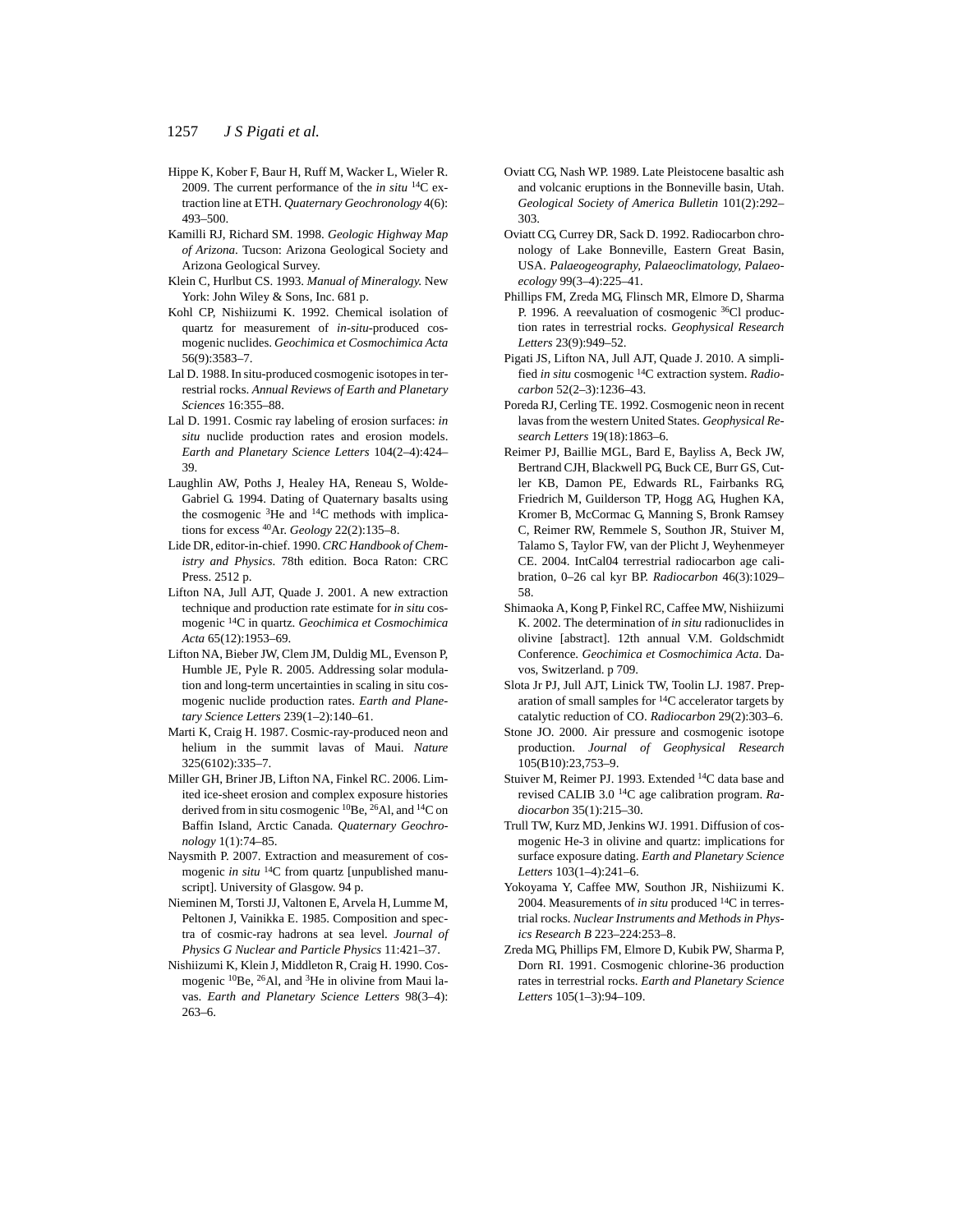# **APPENDIX 1**

|  | Table A1 Analytical results. |  |
|--|------------------------------|--|
|--|------------------------------|--|

|                            |        | SiO <sub>2</sub> |               | $Al_2O_3$ Fe <sub>2</sub> O <sub>3</sub> MnO MgO |               |               | CaO               | Na <sub>2</sub> O | $K_2O$         | $TiO_2$ , $P_2O_5$ |      |
|----------------------------|--------|------------------|---------------|--------------------------------------------------|---------------|---------------|-------------------|-------------------|----------------|--------------------|------|
| Sample ID                  | Lab ID | $\frac{0}{0}$    | $\frac{0}{0}$ | $\%$                                             | $\frac{0}{0}$ | $\frac{0}{0}$ | $\frac{0}{0}$     | $\frac{0}{0}$     | $\frac{0}{0}$  | $\frac{0}{0}$      | $\%$ |
| PP-4 (quartz) <sup>a</sup> | RN-758 | 98.28 0.86       |               | 0.29                                             | 0.00          | 0.31          | 0.03              | 0.07              | 0.07           | 0.08               | 0.00 |
| TH-15                      | RN-741 | 42.82            | 1.27          | 20.04                                            | 0.26          | 34.54         | 0.75              | 0.18              | $0.00^{\circ}$ | 0.11               | 0.03 |
| TH-15                      | RN-745 | 42.63            | 1.60          | 20.45                                            | 0.26          | 33.83         | 0.76              | 0.22              | 0.10           | 0.13               | 0.02 |
| TH-15                      | RN-751 | 42.95            | 1.66          | 19.58                                            | 0.26          | 34.15         | 0.90 <sub>1</sub> | 0.26              | 0.04           | 0.14               | 0.05 |
| TH-15                      | RN-754 | 43.73            | 2.63          | 18.71                                            | 0.25          | 32.59         | 1.04              | 0.63              | 0.18           | 0.18               | 0.05 |
| $McC-1b$                   | RN-771 | 40.25            | 2.87          | 18.77                                            | 0.22          | 34.99         | 1.88              | 0.52              | 0.13           | 0.30               | 0.06 |
| $AZ02-2$                   | RN-749 | 43.14            | 2.43          | 22.85                                            | 0.38          | 27.88         | 2.61              | 0.43              | 0.09           | 0.17               | 0.02 |

aSee Pigati et al. (this volume) for sample details.

Table A2 Summary of data for individual temperature steps for all experiments.<sup>a</sup>

|                             |                           |                                                      | Sample vol- Diluted vol- <sup>14</sup> C yield |                                 |                                 |
|-----------------------------|---------------------------|------------------------------------------------------|------------------------------------------------|---------------------------------|---------------------------------|
| Lab $#$                     | AMS # Sample ID           | Fraction modern <sup>b</sup> ume $(\mu L)$           |                                                | ume $(mL)^c$                    | $(10^3 \text{ atoms g}^{-1})^d$ |
| Abbreviations in Equation 1 |                           | $F_m$                                                | $V_{s}$                                        | $V_{s}$                         | N                               |
| <b>HF</b> experiments       |                           |                                                      |                                                |                                 |                                 |
| RN-725a 53333               | TH-1-olivine-300          | $0.0047 \pm 0.0004$                                  |                                                | $9.48 \pm 1.06$ $1.23 \pm 0.01$ | $35 \pm 6$                      |
| RN-725b 53333               | TH-1-olivine-500          | $0.0023 \pm 0.0004$                                  |                                                | $6.70 \pm 1.14$ $1.14 \pm 0.01$ | $8 \pm 5$                       |
| RN-725c 53333               | TH-1-olivine-600          | $0.0003 \pm 0.0003$                                  |                                                | $3.01 \pm 0.98$ $1.21 \pm 0.01$ | $0 \pm 4$                       |
| RN-725d 53333               | TH-1-olivine-700          | $-0.0004 \pm 0.0002$                                 |                                                | $1.15 \pm 1.22$ $1.14 \pm 0.01$ | $0 \pm 3$                       |
| RN-725e 53333               | TH-1-olivine-900          | $0.0000 \pm 0.0003$                                  |                                                | $0.93 \pm 1.02$ $1.19 \pm 0.01$ | $0 \pm 3$                       |
| RN-725f 53333               | TH-1-olivine-1100-1st hr  | $0.0075 \pm 0.0003$                                  |                                                | $3.92 \pm 1.22$ $1.19 \pm 0.01$ | $61 \pm 4$                      |
| RN-725g 53333               | TH-1-olivine-1100-2nd hr  | $0.0002 \pm 0.0004$                                  |                                                | $8.55 \pm 1.14$ $1.16 \pm 0.01$ | $0 \pm 5$                       |
| RN-725h 53333               | TH-1-olivine-1100-3rd hr  | $0.0027 \pm 0.0003$                                  |                                                | $3.69 \pm 1.22$ $1.16 \pm 0.01$ | $1 \pm 4$                       |
| RN-728a 53333               | TH-1-olivine-300          | $0.0044 \pm 0.0003$                                  |                                                | $6.93 \pm 1.14$ $1.31 \pm 0.01$ | $35 \pm 5$                      |
| RN-728b 53333               | TH-1-olivine-500          | $0.0073 \pm 0.0006$ 15.94 $\pm$ 1.15 1.30 $\pm$ 0.01 |                                                |                                 | $60 \pm 8$                      |
| RN-728c 53333               | TH-1-olivine-600          | $0.0023 \pm 0.0003$                                  |                                                | $1.84 \pm 1.22$ $1.23 \pm 0.01$ | $21 \pm 3$                      |
| RN-728d 53333               | TH-1-olivine-700          | $0.0015 \pm 0.0003$                                  |                                                | $1.16 \pm 1.10$ $1.28 \pm 0.01$ | $14 \pm 4$                      |
| RN-728e 53333               | TH-1-olivine-900          | $0.0014 \pm 0.0004$                                  |                                                | $3.71 \pm 0.98$ $1.24 \pm 0.01$ | $8 \pm 4$                       |
| RN-728f 53333               | TH-1-olivine-1100-1st hr  | $0.0077 \pm 0.0003$                                  |                                                | $8.55 \pm 1.10$ $1.26 \pm 0.01$ | $49 \pm 5$                      |
| RN-728g 53333               | TH-1-olivine-1100-2nd hr  | $0.0049 \pm 0.0006$                                  |                                                | $3.45 \pm 1.30$ $1.22 \pm 0.01$ | $23 \pm 6$                      |
| RN-728h 53333               | TH-1-olivine-1100-3rd hr  | $0.0018 \pm 0.0003$                                  |                                                | $1.85 \pm 1.14$ $1.21 \pm 0.01$ | $11 \pm 5$                      |
| RN-739a 55357               | TH-13-olivine-300         | $0.0147 \pm 0.0005$ 24.92 $\pm$ 1.19 1.39 $\pm$ 0.01 |                                                |                                 | $145 \pm 13$                    |
| RN-739b 55357               | TH-13-olivine-500         | $0.0197 \pm 0.0005$ 37.12 $\pm$ 1.23 1.35 $\pm$ 0.01 |                                                |                                 | $187 \pm 16$                    |
| RN-739c 55357               | TH-13-olivine-600         | $0.0145 \pm 0.0006$ $17.35 \pm 1.07$ $1.29 \pm 0.01$ |                                                |                                 | $139 \pm 13$                    |
| RN-739d 55357               | TH-13-olivine-700         | $0.0095 \pm 0.0004$ $16.34 \pm 1.30$ $1.34 \pm 0.01$ |                                                |                                 | $95 \pm 9$                      |
| RN-739e 55357               | TH-13-olivine-900         | $0.0082 \pm 0.0004$ 13.65 $\pm$ 1.07 1.32 $\pm$ 0.01 |                                                |                                 | $75 \pm 7$                      |
| RN-739f 55357               | TH-13-olivine-1100-1st hr | $0.0143 \pm 0.0003$ 17.10 $\pm$ 1.11 1.31 $\pm$ 0.01 |                                                |                                 | $115 \pm 10$                    |
| RN-739g 55357               | TH-13-olivine-1100-2nd hr | $0.0058 \pm 0.0004$                                  |                                                | $4.17 \pm 1.02$ $1.26 \pm 0.01$ | $33 \pm 5$                      |
| RN-739h 55357               | TH-13-olivine-1100-3rd hr | $0.0035 \pm 0.0003$                                  |                                                | $2.08 \pm 1.06$ $1.16 \pm 0.01$ | $26 \pm 5$                      |
| <b>HCl</b> experiments      |                           |                                                      |                                                |                                 |                                 |
| RN-721a 55357               | TH-13-olivine-300         | $0.0162 \pm 0.0006$ 30.90 $\pm$ 1.23 1.52 $\pm$ 0.01 |                                                |                                 | $182 \pm 13$                    |
| RN-721b 55357               | TH-13-olivine-400         | $0.0176 \pm 0.0005$ 32.97 $\pm$ 1.23 1.42 $\pm$ 0.01 |                                                |                                 | $167 \pm 12$                    |
| RN-721c 55357               | TH-13-olivine-500         | $0.0122 \pm 0.0004$ 24.48 $\pm$ 1.15 1.45 $\pm$ 0.01 |                                                |                                 | $132 \pm 9$                     |
| RN-721d 55357               | TH-13-olivine-600         | $0.0142 \pm 0.0013$ $26.05 \pm 1.23$ $1.53 \pm 0.01$ |                                                |                                 | $161 \pm 18$                    |
| RN-721e 55357               | TH-13-olivine-700         | $0.0139 \pm 0.0005$ 30.41 $\pm$ 1.27 1.47 $\pm$ 0.01 |                                                |                                 | $146 \pm 10$                    |
| RN-721f 55357               | TH-13-olivine-900         | $0.0165 \pm 0.0006$ $28.13 \pm 1.23$ $1.49 \pm 0.01$ |                                                |                                 | $178 \pm 12$                    |
| RN-721g 55357               | TH-13-olivine-1100-1st hr | $0.0054 \pm 0.0003$                                  |                                                | $7.61 \pm 1.22$ $1.46 \pm 0.01$ | $36 \pm 5$                      |
| RN-721h 55357               | TH-13-olivine-1100-2nd hr | $0.0025 \pm 0.0003$                                  |                                                | $1.84 \pm 1.22$ $1.41 \pm 0.01$ | $10 \pm 4$                      |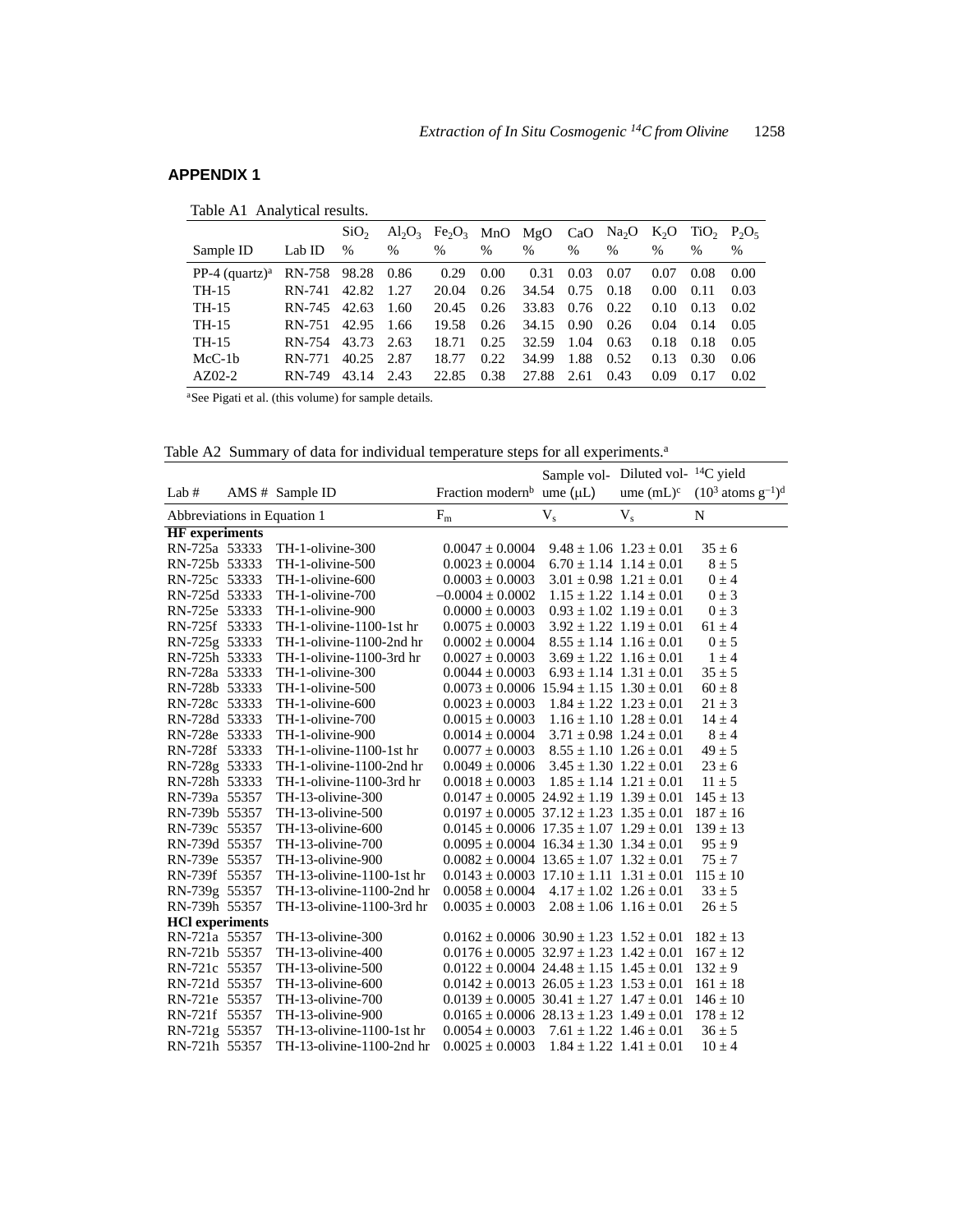|  | Table A2 Summary of data for individual temperature steps for all experiments. <sup>a</sup> (Continued) |  |  |
|--|---------------------------------------------------------------------------------------------------------|--|--|
|  |                                                                                                         |  |  |

|                                |       |                                                        |                                                      | Sample vol- Diluted vol- <sup>14</sup> C yield                     |                                 |                                                       |
|--------------------------------|-------|--------------------------------------------------------|------------------------------------------------------|--------------------------------------------------------------------|---------------------------------|-------------------------------------------------------|
| Lab $#$                        |       | AMS # Sample ID                                        | Fraction modern <sup>b</sup> ume ( $\mu$ L)          |                                                                    |                                 | ume (mL) <sup>c</sup> $(10^3 \text{ atoms g}^{-1})^d$ |
| RN-721i                        | 55357 | TH-13-olivine-1100-3rd hr                              | $0.0006 \pm 0.0004$                                  | $1.61 \pm 1.22$ $1.38 \pm 0.01$                                    |                                 |                                                       |
| RN-730a 55357                  |       | TH-13-olivine-300                                      | $0.0313 \pm 0.0006$ 35.48 $\pm$ 1.27 1.22 $\pm$ 0.01 |                                                                    |                                 | $1 \pm 5$<br>$275 \pm 22$                             |
| RN-730b 55357                  |       |                                                        | $0.0563 \pm 0.0007$ 82.70 $\pm$ 1.32 1.26 $\pm$ 0.01 |                                                                    |                                 | $513 \pm 40$                                          |
|                                |       | TH-13-olivine-500                                      |                                                      |                                                                    |                                 | $152 \pm 13$                                          |
| RN-730c 55357<br>RN-730d 55357 |       | TH-13-olivine-600<br>TH-13-olivine-700                 | $0.0182 \pm 0.0004$<br>$0.0164 \pm 0.0004$           | $9.90 \pm 1.30$ $1.13 \pm 0.01$<br>$3.92 \pm 1.26$ $1.17 \pm 0.01$ |                                 | $141 \pm 12$                                          |
|                                |       |                                                        |                                                      |                                                                    |                                 |                                                       |
| RN-730e 55357<br>RN-730f 55357 |       | TH-13-olivine-900                                      | $0.0145 \pm 0.0006$                                  | $6.22 \pm 1.26$ $1.14 \pm 0.01$                                    |                                 | $117 \pm 11$<br>$170 \pm 14$                          |
|                                |       | TH-13-olivine-1100-1st hr<br>TH-13-olivine-1100-2nd hr | $0.0226 \pm 0.0005$ 10.14 $\pm$ 1.26 1.16 $\pm$ 0.01 |                                                                    |                                 |                                                       |
| RN-730g 55357                  |       |                                                        | $0.0116 \pm 0.0004$                                  | $2.54 \pm 1.22$ $1.12 \pm 0.01$                                    |                                 | $74 \pm 7$                                            |
| RN-730h 55357                  |       | TH-13-olivine-1100-3rd hr                              | $0.0047 \pm 0.0004$                                  | $1.38 \pm 1.18$ $1.64 \pm 0.01$                                    |                                 | $53 \pm 8$                                            |
| RN-736a 55357                  |       | TH-13-olivine-300                                      | $0.0327 \pm 0.0005$ 53.54 $\pm$ 1.21 1.67 $\pm$ 0.01 |                                                                    |                                 | $399 \pm 32$                                          |
| RN-736b 55357                  |       | TH-13-olivine-500                                      | $0.0405 \pm 0.0007$ 78.16 $\pm$ 1.27 1.68 $\pm$ 0.01 |                                                                    |                                 | $495 \pm 39$                                          |
| RN-736c 55357                  |       | TH-13-olivine-600                                      | $0.0173 \pm 0.0009$ $14.78 \pm 1.15$ $1.55 \pm 0.01$ |                                                                    |                                 | $199 \pm 19$                                          |
| RN-736d 55357                  |       | TH-13-olivine-700                                      | $0.0210 \pm 0.0003$ 13.60 $\pm$ 1.22 1.60 $\pm$ 0.01 |                                                                    |                                 | $250 \pm 20$                                          |
| RN-736e 55357                  |       | TH-13-olivine-900                                      | $0.0261 \pm 0.0013$ 17.29 $\pm$ 1.23 1.58 $\pm$ 0.01 |                                                                    |                                 | $301 \pm 28$                                          |
| RN-736f 55357                  |       | TH-13-olivine-1100-1st hr                              | $0.0119 \pm 0.0004$ $11.99 \pm 1.22$ $1.57 \pm 0.01$ |                                                                    |                                 | $114 \pm 11$                                          |
| RN-736g 55357                  |       | TH-13-olivine-1100-2nd hr                              | $0.0149 \pm 0.0007$                                  | $2.31 \pm 1.14$ $1.52 \pm 0.01$                                    |                                 | $146 \pm 14$                                          |
| RN-736h 55357                  |       | TH-13-olivine-1100-3rd hr                              | $0.0010 \pm 0.0003$                                  | $2.55 \pm 1.02$ $1.51 \pm 0.01$                                    |                                 | $7 \pm 5$                                             |
| $HNO3$ experiments             |       |                                                        |                                                      |                                                                    |                                 |                                                       |
| RN-741a 55359                  |       | TH-15-olivine-300                                      | $0.0127 \pm 0.0004$ $22.63 \pm 0.67$ $1.35 \pm 0.01$ |                                                                    |                                 | $118 \pm 9$                                           |
| RN-741b 55359                  |       | TH-15-olivine-500                                      | $0.0242 \pm 0.0008$ 38.03 $\pm$ 0.68 1.11 $\pm$ 0.00 |                                                                    |                                 | $186 \pm 13$                                          |
| RN-741c 55359                  |       | TH-15-olivine-600                                      | $0.0010 \pm 0.0003$                                  | $3.50 \pm 0.66$ $1.20 \pm 0.01$                                    |                                 | $9 \pm 3$                                             |
| RN-741d 55359                  |       | TH-15-olivine-700                                      | $0.0004 \pm 0.0002$                                  | $2.57 \pm 0.66$ $1.17 \pm 0.01$                                    |                                 | $3 \pm 3$                                             |
| RN-741e 55359                  |       | TH-15-olivine-900                                      | $0.0009 \pm 0.0002$                                  | $7.05 \pm 0.33$ $2.20 \pm 0.01$                                    |                                 | $9 \pm 3$                                             |
| RN-741f 55359                  |       | TH-15-olivine-1100-1st hr                              | $0.0125 \pm 0.0004$ 13.67 $\pm$ 0.99 1.18 $\pm$ 0.01 |                                                                    |                                 | $84 \pm 7$                                            |
| RN-741g 55359                  |       | TH-15-olivine-1100-2nd hr                              | $0.0015 \pm 0.0003$                                  | $3.03 \pm 0.74$ $1.64 \pm 0.01$                                    |                                 | $0 \pm 4$                                             |
| RN-741h 55359                  |       | TH-15-olivine-1100-3rd hr                              | $0.0011 \pm 0.0003$                                  | $2.10 \pm 0.62$ $1.80 \pm 0.01$                                    |                                 | $10 \pm 6$                                            |
| RN-745a 55359                  |       | TH-15-olivine-300                                      | $0.0160 \pm 0.0004$ 24.14 $\pm$ 0.11 1.49 $\pm$ 0.01 |                                                                    |                                 | $173 \pm 12$                                          |
| RN-745b 55359                  |       | TH-15-olivine-500                                      | $0.0256 \pm 0.0005$ 42.18 $\pm 0.25$ 1.48 $\pm 0.01$ |                                                                    |                                 | $276 \pm 17$                                          |
| RN-745c 55359                  |       | TH-15-olivine-600                                      | $0.0028 \pm 0.0003$                                  | $3.28 \pm 0.46$ $1.40 \pm 0.01$                                    |                                 | $29 \pm 4$                                            |
| RN-745d 55359                  |       | TH-15-olivine-700                                      | $0.0034 \pm 0.0003$                                  | $2.35 \pm 0.37$ $1.36 \pm 0.01$                                    |                                 | $35 \pm 5$                                            |
| RN-745e 55359                  |       | TH-15-olivine-900                                      | $0.0039 \pm 0.0003$                                  | $7.07 \pm 0.17$ $1.35 \pm 0.01$                                    |                                 | $34 \pm 4$                                            |
| RN-745f 55359                  |       | TH-15-olivine-1100-1st hr                              | $0.0142 \pm 0.0004$ 12.19 $\pm$ 0.42 1.28 $\pm$ 0.01 |                                                                    |                                 | $113 \pm 8$                                           |
| RN-745g 55359                  |       | TH-15-olivine-1100-2nd hr                              | $0.0046 \pm 0.0004$                                  | $1.89 \pm 0.17$ $1.28 \pm 0.01$                                    |                                 | $23\pm5$                                              |
| RN-745h 55359                  |       | TH-15-olivine-1100-3rd hr                              | $0.0025 \pm 0.0003$                                  | $1.89 \pm 0.17$ $1.26 \pm 0.01$                                    |                                 | $19 \pm 5$                                            |
| RN-751a 55359                  |       | TH-15-olivine-300                                      | $0.0089 \pm 0.0003$ 18.25 $\pm$ 1.15 1.67 $\pm$ 0.01 |                                                                    |                                 | $102 \pm 7$                                           |
| RN-751b 55359                  |       | TH-15-olivine-500                                      | $0.0199 \pm 0.0004$ 47.42 $\pm$ 1.32 1.68 $\pm$ 0.01 |                                                                    |                                 | $236 \pm 15$                                          |
| RN-751c 55359                  |       | TH-15-olivine-600                                      | $0.0013 \pm 0.0002$                                  | $4.63 \pm 1.02$ $1.63 \pm 0.01$                                    |                                 | $15 \pm 3$                                            |
| RN-751d 55359                  |       | TH-15-olivine-700                                      | $0.0011 \pm 0.0002$                                  | $2.31 \pm 1.14$ $1.61 \pm 0.01$                                    |                                 | $12 \pm 3$                                            |
| RN-751e 55359                  |       | TH-15-olivine-900                                      | $0.0010 \pm 0.0002$                                  | $5.53 \pm 1.22$ $1.59 \pm 0.01$                                    |                                 | $6 \pm 3$                                             |
| RN-751f 55359                  |       | TH-15-olivine-1100-1st hr                              | $0.0091 \pm 0.0003$ 14.97 $\pm$ 1.26 1.58 $\pm$ 0.01 |                                                                    |                                 | $82 \pm 7$                                            |
| RN-751g 55359                  |       | TH-15-olivine-1100-2nd hr                              | $0.0017 \pm 0.0003$                                  | $2.76 \pm 1.26$ $1.55 \pm 0.01$                                    |                                 | $0 \pm 4$                                             |
| RN-751h 55359                  |       | TH-15-olivine-1100-3rd hr                              | $0.0005 \pm 0.0003$                                  | $1.61 \pm 1.30$ $1.54 \pm 0.01$                                    |                                 | $1 \pm 5$                                             |
|                                |       | TH-15-olivine-600                                      | $0.0044 \pm 0.0003$                                  |                                                                    |                                 | $45 \pm 6$                                            |
| RN-754a 55359                  |       |                                                        |                                                      | $4.19 \pm 0.82$ $1.28 \pm 0.01$                                    |                                 |                                                       |
| RN-754b 55359                  |       | TH-15-olivine-1100 (3 hr)                              | $0.0150 \pm 0.0004$ 32.32 $\pm$ 0.83 1.45 $\pm$ 0.01 |                                                                    |                                 | $114 \pm 9$                                           |
| RN-756a 55359                  |       | TH-15-olivine-600                                      | $0.0033 \pm 0.0003$                                  | $1.86 \pm 0.74$ $1.38 \pm 0.01$                                    |                                 | $34 \pm 5$                                            |
| RN-756b 55359                  |       | TH-15-olivine-1100 (3 hr)                              | $0.0167 \pm 0.0004$ 23.48 $\pm$ 0.83 1.41 $\pm$ 0.01 |                                                                    |                                 | $123 \pm 9$                                           |
| RN-774a 55359                  |       | TH-15-olivine-600                                      | $0.0041 \pm 0.0003$                                  | $2.09 \pm 0.90$ $1.10 \pm 0.00$                                    |                                 | $33 \pm 5$                                            |
| RN-774b 55359                  |       | TH-15-olivine-1100 (3 hr)                              | $0.0161 \pm 0.0005$ 18.77 $\pm$ 0.99 1.10 $\pm$ 0.01 |                                                                    |                                 | $75 \pm 7$                                            |
| RN-776a 55359                  |       | TH-15-olivine-600                                      | $0.0060 \pm 0.0003$                                  |                                                                    | $3.70 \pm 1.14$ $1.07 \pm 0.00$ | $47 \pm 6$                                            |
| RN-776b 55359                  |       | TH-15-olivine-1100 (3 hr)                              | $0.0192 \pm 0.0006$ 23.87 $\pm$ 0.99 1.08 $\pm$ 0.00 |                                                                    |                                 | $97 \pm 8$                                            |
| RN-777a 55359                  |       | TH-15-olivine-700                                      | $0.0044 \pm 0.0003$                                  | $3.24 \pm 1.06$ $1.05 \pm 0.00$                                    |                                 | $34 \pm 4$                                            |
| RN-777b 55359                  |       | TH-15-olivine-800                                      | $0.0025 \pm 0.0003$                                  |                                                                    | $1.85 \pm 1.14$ $1.04 \pm 0.00$ | $17 \pm 4$                                            |
| RN-777c 55359                  |       | TH-15-olivine-900                                      | $0.0032 \pm 0.0003$                                  |                                                                    | $3.00 \pm 1.14$ $1.03 \pm 0.00$ | $19 \pm 3$                                            |